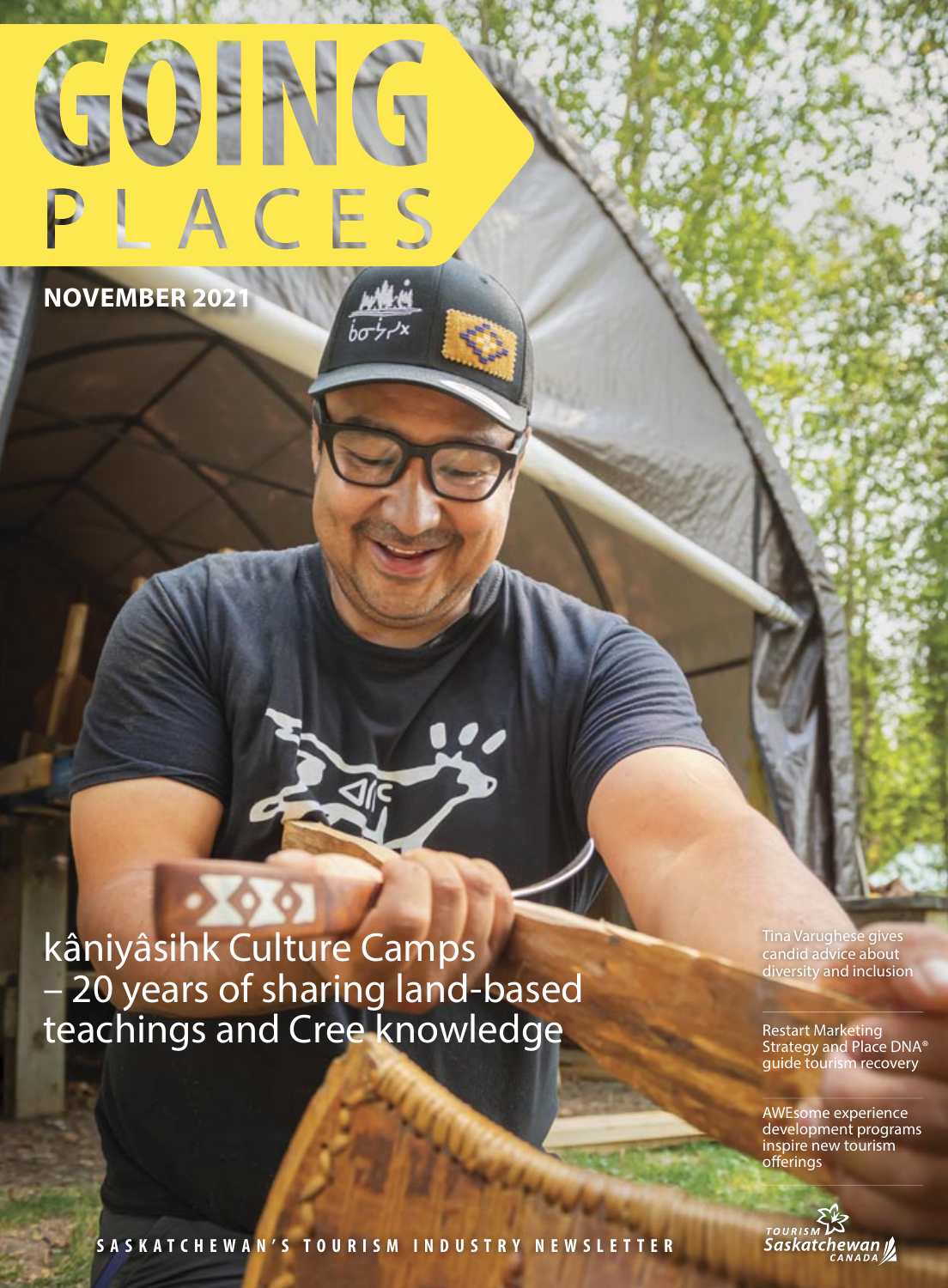### **EDITOR**

Susan Parkin Tourism Saskatchewan 189 – 1621 Albert Street Regina, SK S4P 2S5

### **Email:** susan.parkin@tourismsask.com

**Material subject to change.** Articles may be reprinted with permission.

**COVER IMAGE** Kevin Lewis, kâniyâsihk Culture Camps founder

Past issues of Going Places are available on Business.TourismSaskatchewan.com/going -places.

Saskatchewan comprises lands covered by Treaties 2, 4, 5, 6, 8 and 10, the traditional lands of the Cree, Dakota, Dene, Lakota, Nakota and Saulteaux peoples, and the traditional home of the Métis.

# TABLE OF CONTENTS

| Amy McInnis named Executive Director of Marketing and         |
|---------------------------------------------------------------|
|                                                               |
| <b>Message from the CEO</b>                                   |
| Jonathan Potts sees new role as opportunity to                |
|                                                               |
|                                                               |
| Mark England rejoins Tourism Saskatchewan as Director of      |
|                                                               |
| Brooke Lochbaum welcomed as Director of Marketing 4           |
| kâniyâsihk Culture Camps marks 20 years of sharing land-based |
|                                                               |
| <b>Research and Trends</b>                                    |
|                                                               |
| Summer travel shows modest rebound in visitation and          |
|                                                               |
| Measuring Net Promoter Score® identifies destination          |
|                                                               |
| <b>In Conversation</b>                                        |
| Tina Varughese gives candid advice about diversity            |
|                                                               |
| <b>Marketing Saskatchewan</b>                                 |
| Restart Marketing Strategy and Place DNA® guide               |
|                                                               |

| National Angling Program showcases ice fishing                 |
|----------------------------------------------------------------|
|                                                                |
| Tourism Saskatchewan demystifies approaches to content         |
|                                                                |
| ExploreSask Photo Contest sets new record for entries 13       |
|                                                                |
| <b>Destination and Workforce Development</b>                   |
| AWEsome experience development programs inspire                |
|                                                                |
| Clean It Right program valued by Saskatchewan businesses15     |
| Wheatland Express seizes partnerships to expand                |
|                                                                |
|                                                                |
| Meewasin enlisted in National Urban Park Program 17            |
|                                                                |
| Métis Cultural Days nominated for Canadian Tourism Award18     |
|                                                                |
| Indigenous tourism corridor branded Kichiota Indigenous        |
|                                                                |
|                                                                |
| Tara Robinson appointed RCMP Heritage Centre CEO 19            |
|                                                                |
| Alberta MP Randy Boissonnault sworn in as                      |
| Minister of Tourism and Associate Minister of Finance19        |
|                                                                |
|                                                                |
|                                                                |
| World Travel & Tourism Council issues quidelines for inclusive |
|                                                                |

# Amy McInnis named Executive Director of Marketing and Communications



Tourism Saskatchewan is pleased to welcome Amy McInnis to the role of Executive Director of Marketing and Communications. McInnis joined the organization in 2009 and held positions in travel media, travel trade and industry development prior to becoming Marketing Manager in 2017, then Director of Marketing three years later. Throughout 2020-2021, she has been integral to planning and implementing actions for tourism recovery and rebuilding the visitor economy.

McInnis officially undertook her new role on September 1 after serving as Acting Executive Director of Marketing and Communications. She leads the teams responsible for marketing, communications and visitor services.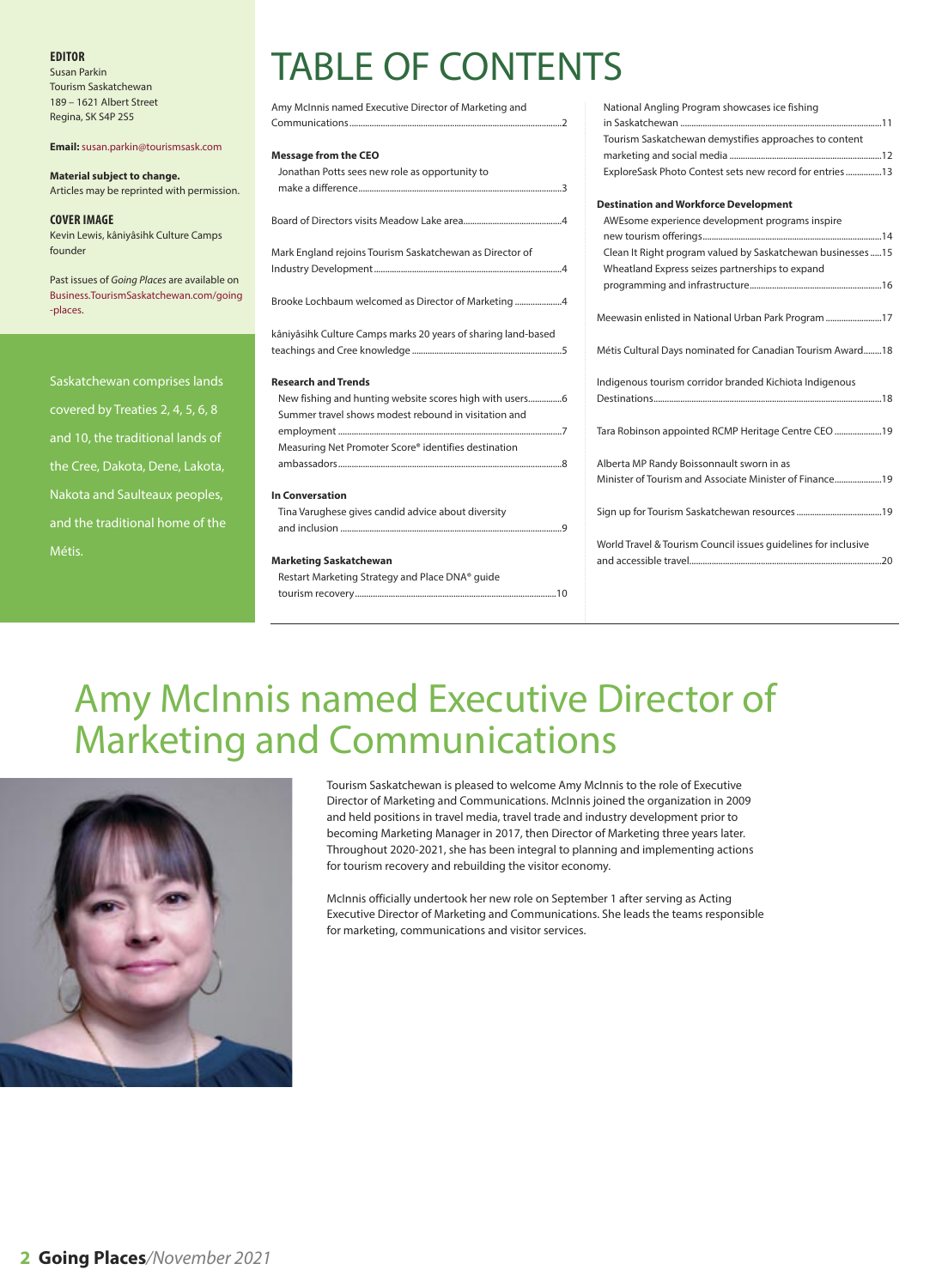# MESSAGE FROM THE CEO

### Jonathan Potts sees new role as opportunity to make a difference



Hello! It is my pleasure to greet you with my first official Going Places message as CEO of Tourism Saskatchewan. Having worked in the industry for 25 years, including the last 15 at Tourism Saskatchewan, I have met thousands of great people, both inside and outside of tourism, and experienced some of the best that Saskatchewan has to offer. I am thrilled to work with you, our team, our board, and our government to grow the industry and share Saskatchewan's stories with the world.

In the short term, Tourism Saskatchewan's team is focused on helping to restart our industry, coming out of the COVID-19 pandemic. The impacts of the pandemic have been widespread and are ongoing. Among the worst hit industries are outfitting, business travel, events, hotels and hospitality, and our airports, which serve as the gateways to most of our international visitors. Many of the challenges we face are also opportunities to take positive action, go the extra mile to advance our operators and industry, and position Saskatchewan for a strong recovery.

Saskatchewan's ten-year Growth Plan targets annual visitor expenditures to increase by 50 per cent to \$3.6 billion in 2030. The COVID-19 pandemic set visitor spending back to under \$1.2 million in 2020, but due to the hard work and perseverance of the industry, expenditures in 2021 are on track to reach \$1.8 billion. Reaching our 2030 target means using market research to identify new markets, working with industry to plan and develop new experiences, and adapting quickly to develop and maintain competitive positions in these markets.

Tourism Saskatchewan's work focuses primarily on three strategic priorities:

- Market Saskatchewan tourism experiences and stories
- Strengthen Saskatchewan tourism experiences
- Improve destination competitiveness

Pre-pandemic, Tourism Saskatchewan introduced a ten-year Destination Development Strategy – a framework for strengthening Saskatchewan's appeal through the creation of innovative products and compelling

experiences. In 2020, we unveiled a comprehensive Restart Marketing Strategy to guide recovery of the visitor economy and build a stronger, more resilient industry. Both documents form a playbook to guide our industry through the current upheaval and to take advantage of new opportunities, post-pandemic.

COVID-19 has reinforced the value of staying connected. Tourism Saskatchewan needs to hear the concerns and see the opportunities that the industry is experiencing in order to make the best business decisions. In the past, we have largely relied on in-person meetings and electronic surveys to acquire your feedback. Advancements in technology enable us to add virtual meetings to this list. Plans are underway to create more opportunities to connect with industry and hear from operators. Please stay tuned for more information.

It is a pleasure to welcome new team members at Tourism Saskatchewan: Mark England, who recently rejoined us as Director of Destination Development, and Brooke Lochbaum, who is fresh to the role of Director of Marketing. Amy McInnis, who was previously in this position, transitioned to Executive Director of Marketing and Communications in September. With our new management team fully in place, we are ready to head towards our \$3.6 billion goal.

These have been a difficult couple of years for everyone, but most experts agree that we are starting to see the light at the end of the tunnel. As Saskatchewan's tourism industry looks to grow again, I am confident that the creative, entrepreneurial, and hard-working people in our sector will drive our visitor economy to new heights. Please know that our talented team at Tourism Saskatchewan is grateful to work alongside you and help you achieve your goals. Thank you for all that you do.

Jonathan Potts

### About Jonathan . . .

Jonathan Potts was born and raised in Swift Current, SK. After graduating from the University of Saskatchewan, he spent a decade as an industry consultant in Saskatoon before joining Tourism Saskatchewan in 2006 as Director of Industry Development. He transitioned to the role of Director of Marketing in 2010 and was appointed Executive Director of Marketing and Communications in 2014. On July 1, 2021, he began his tenure as CEO.

Potts's leadership and expertise are recognized by colleagues across Canada. He has contributed to national committees and helped forge solid relationships with provincial and national partners. In 2020, he led the development of strategies for recovery of Saskatchewan's tourism industry and a re-start of the visitor economy, post COVID-19.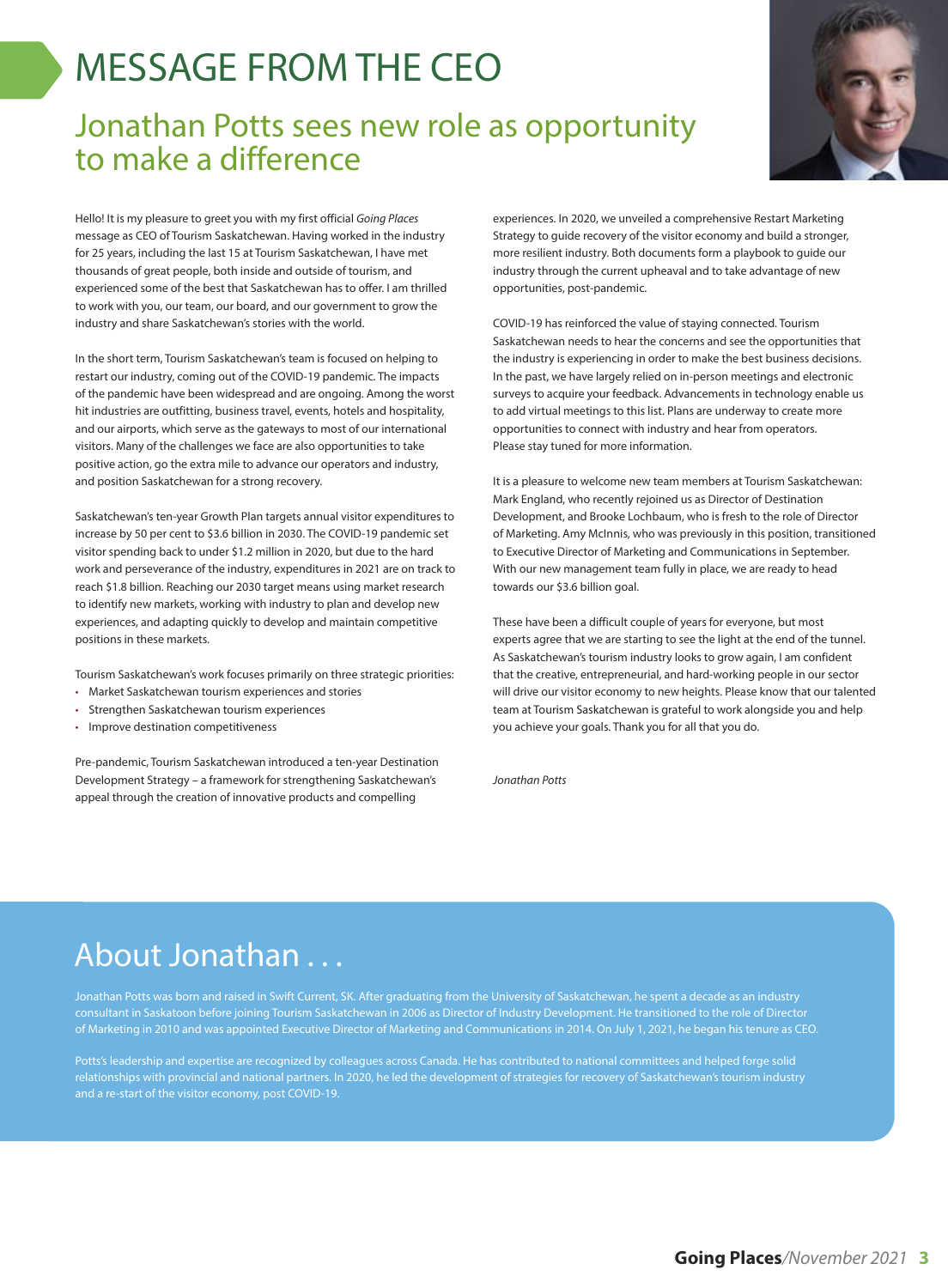# Board of Directors visits Meadow Lake area



Top: Board of Directors tours Meadow Lake Provincial Park Bottom: Visiting Buck Country Outfitters, near Goodsoil

A Treasury Board Crown Corporation, Tourism Saskatchewan is led by an eight-member, appointed Board of Directors. Members bring business acumen and experience to their role in providing broad policy direction to management. Current board members are Norm Beug, Chair; Cory Rideout, Vice-Chair; Kevin Dureau; Brian Hoffart; Sandra LeBarre; Jessica McNaughton; Shawna Nelson; and Kim Wondrasek.

Pre-COVID-19, annual board retreats were scheduled in various parts of the province. These assemblies presented opportunities to meet operators, visit local tourism businesses and gain firsthand knowledge about the products and experiences offered.

Virtual meetings replaced in-person sessions throughout much of 2020 and 2021. In September, the first board retreat in two years was held. Health and safety precautions were considered at every step in the planning process. The visit to the Meadow Lake area enabled board members to see how tourism businesses in the region have adapted to the challenges posed by COVID-19.

Waters Edge Eco-Lodge in Meadow Lake Provincial Park was home base and proved an ideal setting for board and committee meetings. Owner Shelly Pikowicz treated her guests to remarkable hospitality and kept them well nourished.

Board members toured Buck Country Outfitters with owners Dean and Jana Kuypers, and gained understanding of some of the challenges facing the outfitting industry. A meet-and-greet lunch with a small group of operators was held at Northern Meadows Golf Course, Goodsoil. Owners Ken and Louise Olan went above and beyond to help organize the event.

A full afternoon was spent touring Meadow Lake Provincial Park with park manager Trevor Finlay. The itinerary took the group through the Greig Lake Visitor Centre and to several campgrounds. There was time for a short hike along the Wolf Bay Trail on Lac des Isles before heading back to the lodge.

Tourism Saskatchewan extends thanks to the host operators and to everyone who shared their time and insights.

### Mark England rejoins Tourism Saskatchewan as Director of Destination Development



Tourism Saskatchewan recently welcomed the return of Mark England, who assumed the role of Director of Destination Development on October 18. He spent a decade with the organization as Industry Development Consultant before accepting a position as Director of Marketing at Saskatchewan Polytechnic in 2019. Earlier in his career, he was Marketing Manager of the West Central Tourism Association.

England leads the team responsible for industry development initiatives and for implementing recommendations in the ten-year Destination Development Strategy for Saskatchewan. He follows Kwame Neba, who accepted a position in Iqaluit as Vice-President of Operations for the Workers' Safety and Compensation Commission.

## Brooke Lochbaum welcomed as Director of Marketing



Tourism Saskatchewan is pleased to welcome Brooke Lochbaum, who stepped into the role of Director of Marketing on October 25. She spent the past five years with the Ministry of Parks, Culture and Sport, most recently in the position of Executive Director of Marketing and Communications. At the ministry, she oversaw campaigns promoting Saskatchewan provincial parks, the Status of Women Office and the Royal Saskatchewan Museum.

Lochbaum was an account planner with Phoenix Group for six years, where she managed Tourism Saskatchewan's portfolio and those of other clients, including Access Communications and Sask Sport. In her new role, she is responsible for campaigns and activities that promote Saskatchewan as a destination. She takes over from Amy McInnis, who is now Executive Director of Marketing and Communications.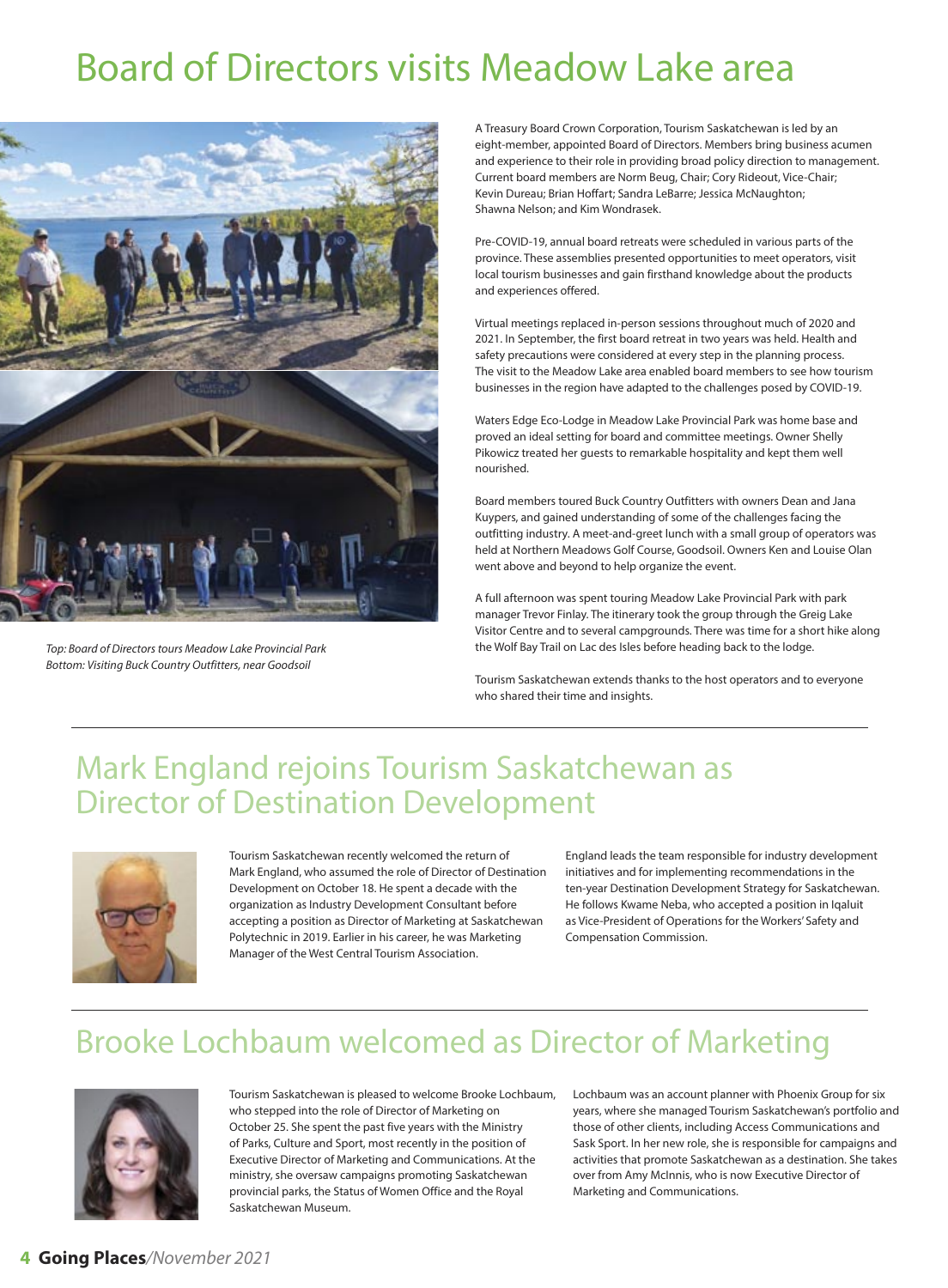# kâniyâsihk Culture Camps marks 20 years of sharing land-based teachings and Cree knowledge



kâniyâsihk Culture Camps, Ministikwan Lake Cree Nation, offers immersive land-based learning experiences year round

Dr. Kevin Lewis wears many hats – educator, guide, knowledge and language keeper, scholar, researcher and founder of kâniyâsihk Culture Camps. When asked if there is a comparable term in Cree, he replied, "oskâpêwis – a person who is a server, who serves the community and helps the Elders. That person might develop into one of the best hunters, berry pickers or medicine gatherers. You are making sure that everybody is fed, everybody is looked after, but also looking out for yourself and staying healthy so you can continue the work."

Lewis is celebrating 20 years of offering immersive, land-based learning experiences that welcome Indigenous and non-Indigenous participants and bridge generations, cultures and disciplines. Like its founder, kâniyâsihk Culture Camps is multifaceted. Programming shifts and evolves to address challenges, adapt to changing times, and continue to serve and make positive change.

The program started on the Ministikwan Lake Cree Nation, on Treaty 6 territory, where the main camp has grown to be a year-round operation. As an educator, Lewis challenged the confines of standard curriculum and developed courses outside of school boundaries. Students explored subjects – science, social studies, language, arts – by experiencing nature and reconnecting to their origins, to the wisdom of past generations.

"From the beginning to where we are now, we've expanded," Lewis said, noting participants from

First Nations, public, private and religious schools, universities, colleges, social work and education programs, as well as professionals in a range of fields. "We're certifying paddlers and hikers, certifying teachers on how to take students out into nature in a safe manner, where you can challenge them without 'bubble wrapping.' We work with partners, such as Outdoor Council of Canada, Outward Bound Canada, Paddle Canada, the Red Cross and others, following the programming that's required for each certificate and enhancing it with Indigenous knowledge and traditions."

Lewis acknowledged the positive, reciprocal experiencing of welcoming and hosting guests. "We've made devout friends over 20 years and continue to make more. When people visit, they bring health, they bring friendship. It's not just us delivering a program or saying, 'we're going to certify you in this, we're going to show you that.' They, as equals, bring their teachings, as well."

The COVID-19 pandemic demanded some adjustment to program delivery to ensure the safety of guests and team members. At the same time, the reality of a global pandemic inspired some fresh changes and new offerings, such as hide-tanning camps.

Interest in kâniyâsihk Culture Camps grew along with increased demand for outdoor experiences; however, visitor numbers were kept to a minimum to protect people and curtail the spread of

COVID-19. Greater focus was placed on taking the camp model and showing others how to introduce it in their communities.

Lewis' influence has inspired several land-based learning projects in Saskatchewan. "We need more places like this – places where you feel safe and free to be yourself," he said. "When you become confident in who you are, you're not afraid to share and open yourself up to other cultures, to other friends. That's when long-lasting relationships and bonds are created."

Looking ahead, Lewis recognizes opportunities to welcome more guests and help grow the local visitor economy post-pandemic. A recipient of stimulus funding from the Indigenous Tourism Association of Canada (ITAC), kâniyâsihk Culture Camps has added four new, winterized cabins with solar panels.

The new cabins complement three smaller, existing cabins on the property. Work is also proceeding on a camp kitchen area, along with other upgrades. Lewis acknowledges the valuable partnership with ITAC, calling the investment a "godsend" that will expand winter offerings and keep people working.

Discover more about kâniyâsihk Culture Camps at kaniyasihkculturecamps.com.

### #bringourchildrenhome

Lewis and his team have developed a land-based therapeutic program specifically for children in care and families at risk. The program will be a model for other First Nations and help them keep families together. "We call it pê-kîwêk!," Lewis said, recalling a story from an Elder. "He spoke from his vision, in which he saw each person choosing a single canoe. The Elder said, 'An individual cannot live in two canoes and yet know who they are.'"

The kâniyâsihk Healing /Therapeutic Centre pê-kîwêk! will bring healing to people by investing in youth at risk and their families. The program welcomes participants from near and far. "They will stay in this peaceful place called FireSong Resort, and have access to all the support they need and to Elders," Lewis said. "They will find their way by being amongst those who paddle alongside them, personally and professionally.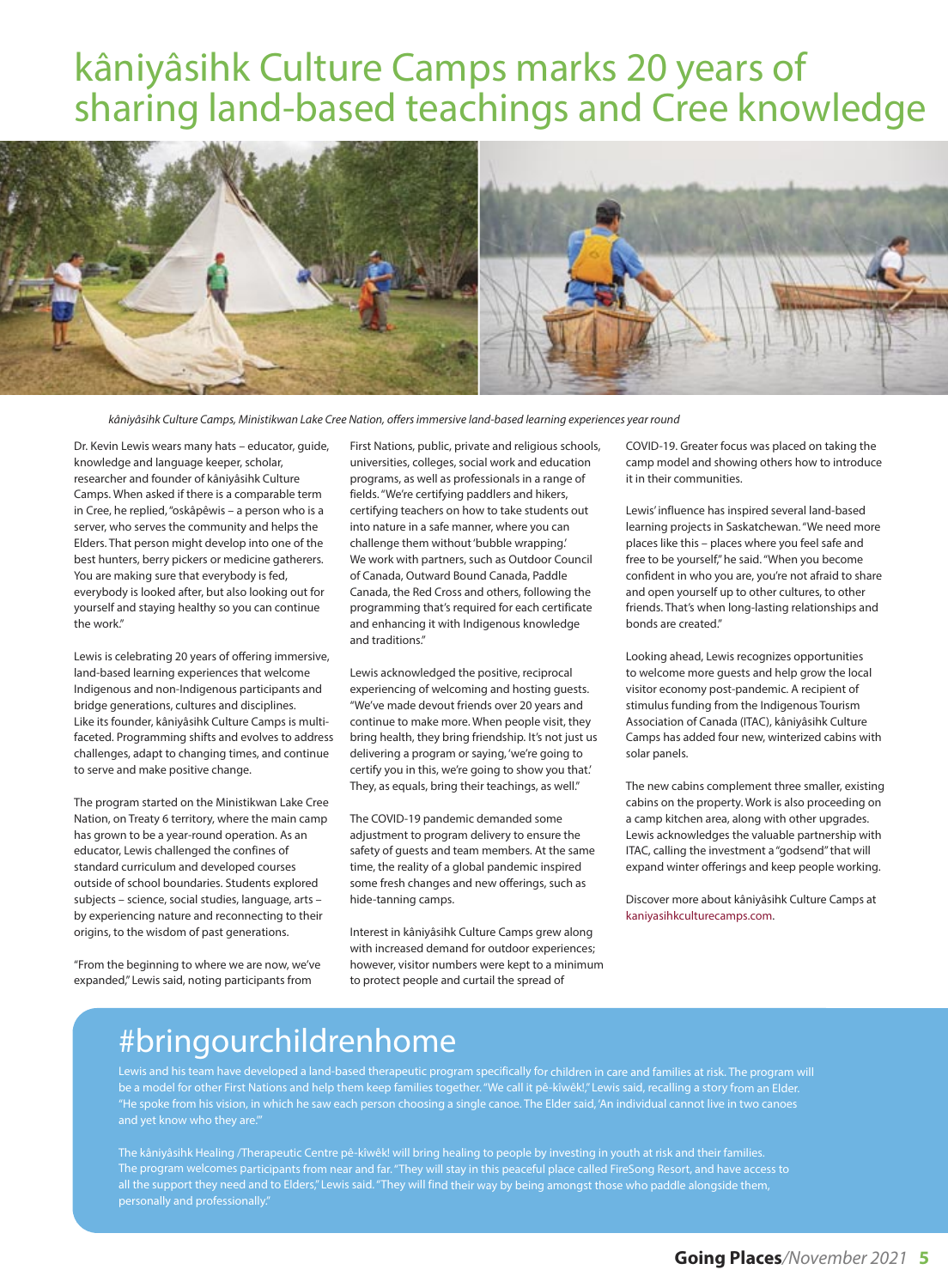# RESEARCH AND TRENDS

### New fishing and hunting website scores high with users

Due to border closures and travel restrictions in 2020 and 2021, Tourism Saskatchewan pivoted from actively promoting the province to devising strategies for industry recovery. This shift in focus included identifying opportunities to expand Saskatchewan's presence in the U.S. market and strengthen its position as a premier angling and hunting destination.

#### A key output of the work is the new stand-alone website,

FishHunt.TourismSaskatchewan.com, launched in July. The site will play an essential role in travel planning by providing easy access to desired information and a seamless user experience. It features travel and licensing information, outfitter listings, blog articles, travel offers and more. Dedicated entirely to Saskatchewan fishing and hunting adventures, the new website is a call to action for all of Tourism Saskatchewan's outdoor campaigns.

A stand-alone website helps anglers and hunters find engaging content and planning information to move them down the path to purchase. These potential customers require a richer, more personalized content experience than the more general audience that accesses the consumer website TourismSaskatchewan.com.

Hosting influential outdoor media from across North America is a key tactic for marketing outfitting. A dedicated site is essential to leveraging that influential content and bringing attention to Saskatchewan outfitters.

Tourism Saskatchewan and Environics Research conducted user testing throughout August and September to determine if the website meets the needs of the U.S. angling and hunting market. The project involved 35 online interviews with a mix of past visitors familiar with Saskatchewan fishing and hunting experiences and potential new visitors.

### **How do destination websites factor in the customer journey?**

Early in the trip-planning process, anglers and hunters tend to find inspiration from talking to their peers and consuming content from YouTube shows, podcasts and forums that allow them to interact with like-minded people.

While official destination websites are generally used in later stages of vacation planning, Tourism Saskatchewan determined opportunity for early engagement. Research participants considered the new website to be particularly effective as a source of inspiration and generally seen as superior to other official sites. Overall impressions and feedback on the design and content, including use, navigation and specific content pages, were very positive and the study identified areas to enhance for optimal effectiveness.

Adding and organizing resources that support trip planning can turn a website into a one-stop shop for anglers and hunters. Based on this feedback, additional content and features, such as weather information, maps and improved filter options, are priorities for further enrichment.

#### **Entice visitors with relatable stories and testimonials**

Survey participants generally appreciated blogs featured in the Stories and Experiences section; however, some felt the content focused too heavily on selling and missed the human element that could help them relate to experiences.

There was a common desire for stories and testimonials from "people like me." Participants expressed clear demand for written or filmed accounts of anglers and hunters who have travelled to Saskatchewan. They appreciate firsthand stories that highlight experiences both good and bad. This aligns with their tendency to trust word-of-mouth above messages that are promotional in nature and emphasize only positive aspects of a destination.



### **Include ratings with your outfitter listing**

Most survey participants rely on word-of-mouth or testimonials/references from other hunters to vet an outfitter. The website's outfitter listing surprised them by how well it is organized and by the number of outfitters included. While most said they would use the site to narrow down choices, their next step would be to start looking for references and testimonials.

Participants liked the TripAdvisor Rating scale; however not all outfitters provide this information. Price, map location and the ability to add peer reviews are the key features to take the outfitter listings page to the next level of service and efficiency.

Insights from this research will shape improvements to FishHunt.TourismSaskatchewan.com and enable Tourism Saskatchewan to adapt to user needs and expectations.

#### **TOP FIVE TIPS FOR ENHANCING OUTFITTING WEBSITES**

- **1) Include recent images and testimonials from previous clients.** Potential clients want to see images taken by other anglers and hunters and know when the pictures were taken.
- **2) Include landscape and aerial photos.** Images that show off pristine water, terrain and the remoteness of your region grab attention and are considered as important as pictures of game.
- **3) Consider extra features like terrain maps, field cameras and migration routes.** These tools can differentiate your business website from competitors.
- **4) Highlight your unique selling proposition.** A clear, compelling message front and centre will push inspiration to actual consideration. Show potential clients adventures available only in Saskatchewan.
- **5) Highlight the importance of conservation.** Most hunters who participated in the website testing emphasized the importance of conservation. They welcome content about responsible outfitters and conservation efforts in Saskatchewan.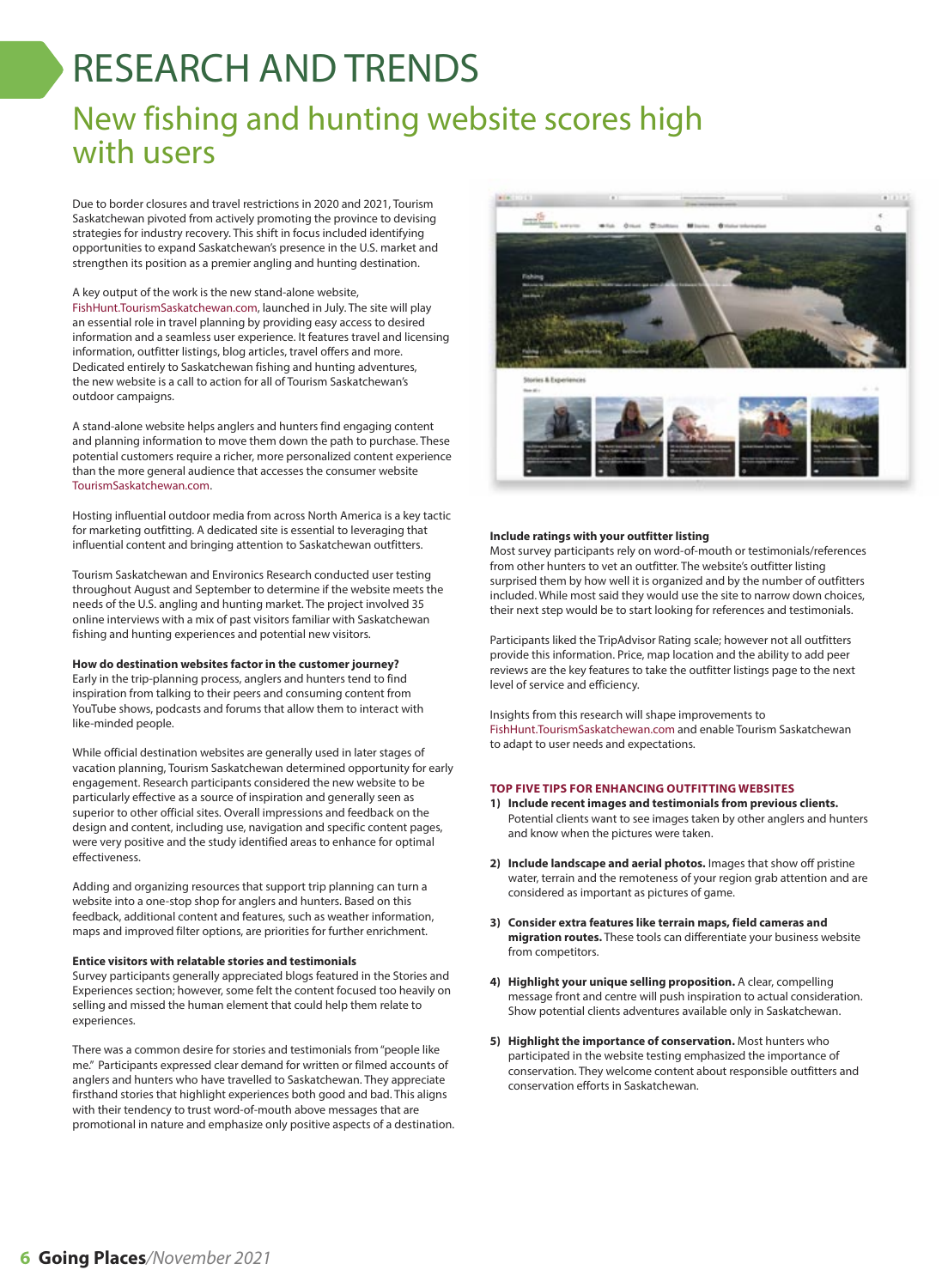### Summer travel shows modest rebound in visitation and employment

Saskatchewan's tourism industry showed some signs of recovery this summer, particularly in visitation and labour market figures.

Vaccine uptake and the removal of COVID-19 health orders and restrictions had some bearing on the increase in travel to and within the province. At the same time, the abundance of parks and nature-based activities made the province favourable with people wishing to stay close to home and vacation in spacious, outdoor settings.

#### **Travel to/within Saskatchewan up this summer**

In June-August 2021, 1.84 million Canadians (including Saskatchewan residents) made an overnight trip to/within the province, up 11 per cent from the same period in 2020 (Figure 1). Interestingly, it is only a 5 per cent decrease from figures recorded in 2019, before the outbreak of COVID-19.

Visitors this summer accounted for 3.04 million trips to/within the province, up 8 per cent from last year.<sup>1</sup> The total number of overnight stays in Saskatchewan was 7.6 million, an increase of 14 per cent from 2020 and 9 per cent higher than the same period in 2019.



Figure 1. Overnight travel to/within Saskatchewan in summer

The number of domestic overnight visitors to Saskatchewan rose this summer across all seven tourism regions in the province. Figure 2 shows increases above 2020 figures ranging from 5.8 per cent in northern Saskatchewan to 23.8 per cent in Saskatoon. The number of visitors to Regina and the west central region was up by approximately 20 per cent.

Compared to 2019, visitation to Regina and Saskatoon trailed considerably. The cancellation or downsizing of major summer festivals and events, due to COVID-19, may factor in slower recovery for these areas. Southeast, east central, west central and northern Saskatchewan surpassed 2019 summer levels, underscoring a preference for rural, less crowded destinations.



Figure 2. Year over year change of domestic overnight visitors to Saskatchewan, June-August (%)

#### **Tourism labour market sees modest recovery**

In August, 57,200 people were employed in the tourism industry in Saskatchewan. This is a 14.4 per cent increase from 2020, but still 18 per cent below the pre-pandemic peak in August 2019.

Figure 3 highlights the year over year change in hiring figures. The recreation and entertainment industry had the strongest recovery this summer in terms of employment, with a 31 per cent increase over 2020. Similarly, travel services reported strong recovery, with jobs numbering 30 per cent higher than a year ago. The food and beverage industry also made job gains in August, measuring 15 per cent higher. On the contrary, the accommodation and transportation industries saw lower employment figures.



Figure 3. Year over year change of tourism employment in Saskatchewan in August (%)

Compared with employment levels in August 2019, the travel services industry showed robust recovery at 26 per cent higher than before the outbreak of COVID-19. All other tourism industries still trail pre-pandemic employment figures.

#### **Record visitation in provincial parks**

According to the Ministry of Parks, Culture and Sport, Saskatchewan provincial parks recorded more than one million entry permit days by October, breaking the record of 834,244 set in 2020. Campers have spent more than 400,000 nights in the parks, surpassing the previous record of 383,902 reached in 2016.

### **Ups and downs for hotels**

Saskatchewan's average hotel occupancy rate showed a rebound in August, measuring 59 per cent versus 38 per cent the previous summer. Some cities, like Prince Albert, recorded higher than pre-COVID-19 occupancy rates. Aligning with visitation patterns mentioned earlier, many Regina and Saskatoon properties struggled to fill rooms during the summer and continue to face setbacks from a fourth wave of COVID-19. Waning consumer confidence and a downturn in business travel, events and conferences are all factors causing concern.

<sup>1</sup> Number of visitors = number of persons who visited a region during a period. Number of trips = number of overnight trips made by visitors to a region during a period.

 Number of nights = number of nights visitors stayed in a region during a trip in a period.

 If a person travelled from Ontario to Saskatoon and stopped by Regina, the measurement is one visitor to Saskatchewan, one visitor to Regina and one visitor to Saskatoon. Trip figures are counted likewise – one trip to Saskatchewan, one trip to Regina and one trip to Saskatoon.

### Tourism Saskatchewan welcomes winter travel offers

Staycation packages and travel offers can help increase visits during shoulder season and winter. Properties and businesses can list their experiences for free on **TourismSaskatchewan.com**. The website features a popular Travel Offers section where potential visitors can shop for packages and exclusive offerings.

Tourism Saskatchewan encourages businesses to design and list Travel Offers for the upcoming season. These offers will be an important component of Tourism Saskatchewan's winter marketing campaign.

Advice about creating and posting travel offers is available at **Business.TourismSaskatchewan.com**.

Email **information.updates@tourismsask.com** to inquire about posting offers.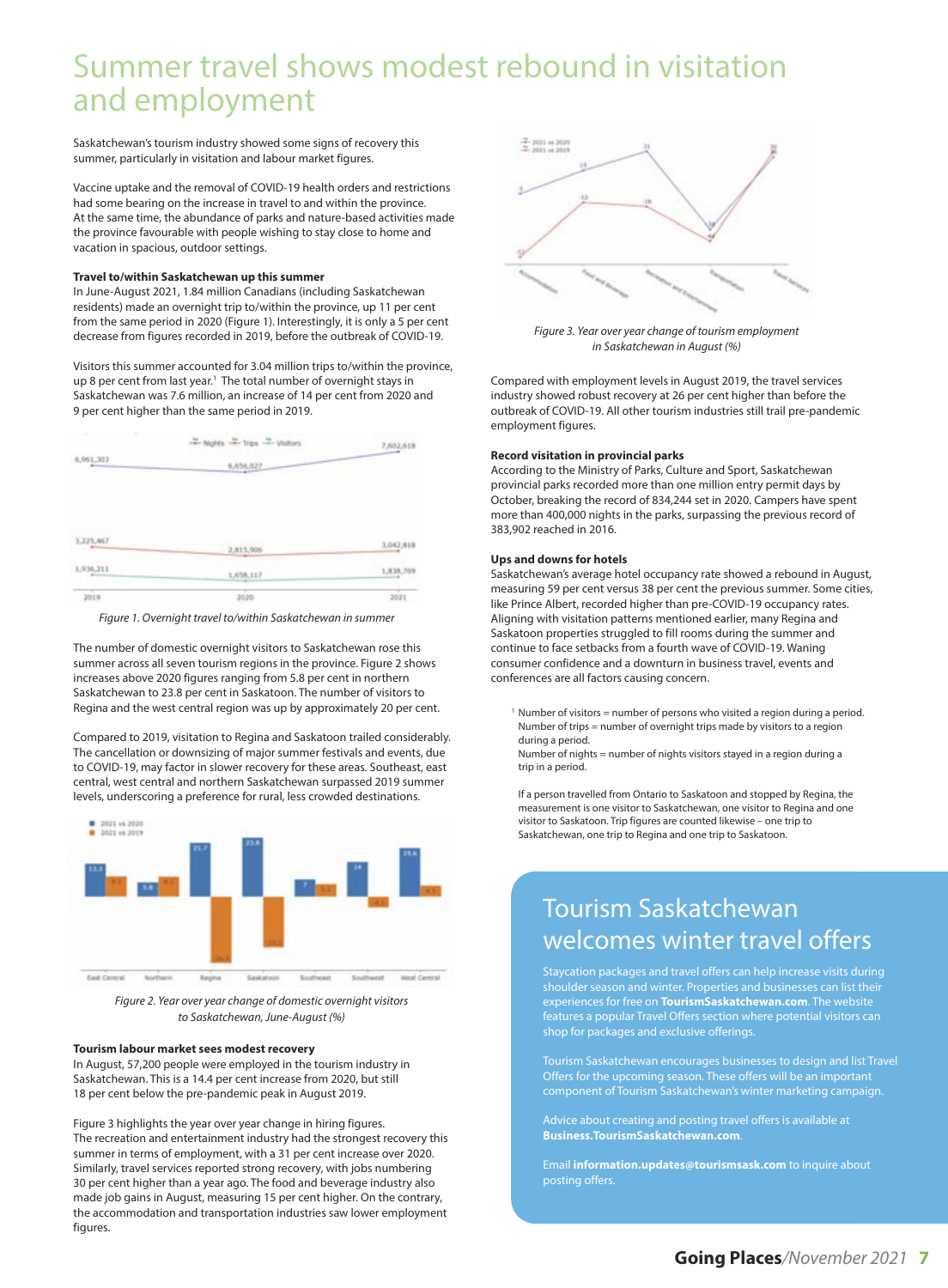# Measuring Net Promoter Score® identifies destination ambassadors

Saskatchewan's Growth Plan includes a goal of a 50 per cent increase in annual tourism expenditures by 2030. High satisfaction with travel experiences is critical to boosting visitor spending, encouraging longer stays and ensuring repeat visits. Word-of-mouth advocacy, either through face-to-face or online conversations, is fundamental to attracting visitors to Saskatchewan.

Net Promoter Score® (NPS), developed by Frederick Reichheld and Bain & Company in 2002, is a metric that can be used to measure the intention to recommend a travel destination to friends and family. It is also an indicator of overall satisfaction with travel or customer experiences.

#### **How does it work?**

Measuring NPS starts with one simple question: "Based on your overall travel experience in Saskatchewan, how likely are you to recommend Saskatchewan as a travel destination to friends and family?"

Visitors answer on a scale from zero (not at all likely) to 10 (extremely likely). People who score nine or 10 are considered promoters – they are your ambassadors. Detractors measure six or lower. In between are passives, who give a grade of seven or eight.

To calculate NPS, subtract the percentage of detractors from the percentage of promoters. The score can range from -100 (very poor) to 100 (world class).

Tourism Saskatchewan began measuring NPS in June 2021 to accomplish three key objectives:

- 1. Identify Saskatchewan's best promoters
- 2. Track satisfaction with Saskatchewan as a destination over time
- 3. Shift priorities towards giving people a more satisfying visitor experience



#### PASSIVES **ROMOTERS** DETRACTORS These are unhappy These are happy, These are indifferent

visitors who will actively recommend against Saskatchewan and may be spreading negative word-of-mouth.

#### visitors who are just as likely to visit or recommend Saskatchewan as they are our competitors.

satisfied visitors who are loyal and committed to Saskatchewan and are likely to recommend visiting Saskatchewan to others.

#### **How was information collected?**

Tourism Saskatchewan and the Ministry of Parks, Culture and Sport launched a short visitor survey in June. The survey was distributed via email to people who stayed at a provincial campsite. Select hotels throughout the province also participated by circulating the survey link through email and placing tent cards with a quick response (QR) code in highly visible locations. Hotel guests could scan the code with their smart phone and then access the survey in the phone's web browser.

#### **What are people saying about Saskatchewan?**

Tourism Saskatchewan collected over 3,600 responses within the first three months of the survey. Saskatchewan residents who visited other parts of the province accounted for 87 per cent of responses. Most out-of-province respondents were from Alberta and Manitoba. There were few international participants, given border closures and travel restrictions.

As of September 1, Saskatchewan's NPS amongst non-resident travellers is 59. Although considered an excellent score, it falls short of competitor destinations like British Columbia (66) and Yukon (81). Lack of dining options in parts of the province, transportation (specifically poor road conditions and lack of rest stops) and ease of booking were cited by out-of-province visitors as issues that diminished their travel experience in Saskatchewan.

Tourism Saskatchewan has a goal to increase the province's non-resident NPS by 0.5 points annually



#### **Working with Net Promoter Score**®

Identifying ambassadors through measuring NPS benefits businesses, attractions, communities and destinations. Satisfied guests who are eager to recommend a destination are more likely to be return visitors. They spend more money while vacationing and influence new visits through their referrals.

Tourism Saskatchewan encourages participation in the NPS initiative. If you are interested in introducing the NPS survey at your business, contact Jeannette Lye at jeannette.lye@tourismsask.com.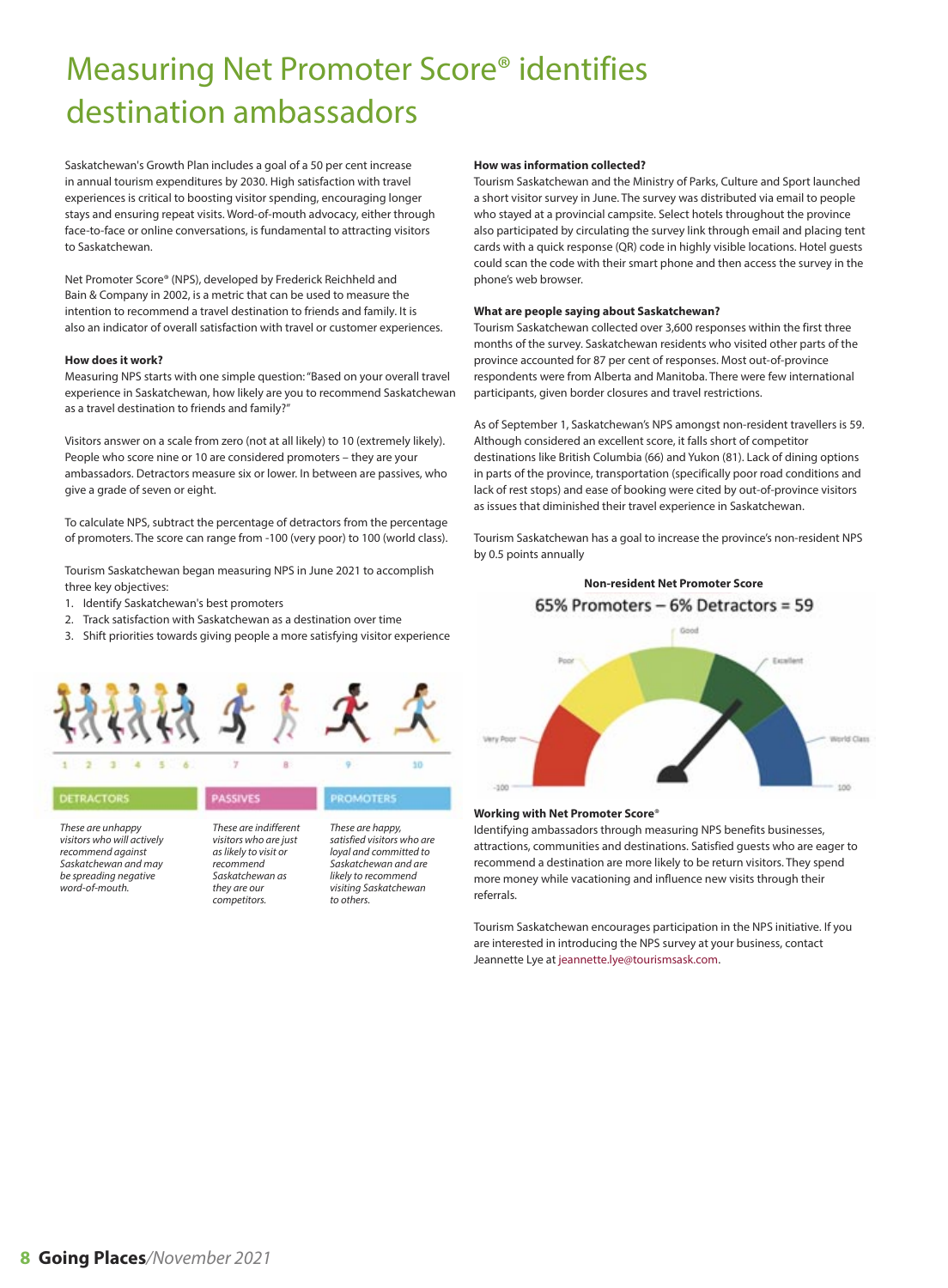# IN CONVERSATION

### Tina Varughese gives candid advice about diversity and inclusion

Tina Varughese is one of Canada's leading speakers on the topic of workplace diversity and inclusion. She is applauded for her ability to transform businesses and create environments where employees and customers are seen, heard and acknowledged. Her tagline is Lead. Laugh. Inspire., and she has a gift for blending humour and candour to help businesses address difficult issues.

Raised and educated in Saskatchewan, Varughese values the province's wealth of travel experiences and fully understands the potential for tourism growth. In an interview with Tourism Saskatchewan, she shared advice that can elevate workplaces and improve business.

### **Why is it important for tourism businesses, of all sizes, to take diversity and inclusion seriously?**

It comes down to two perspectives: 1) Who are you trying to employ? and 2) Who are you trying to attract? From a recruitment perspective, Saskatchewan is becoming much more culturally diverse. In Saskatoon, almost 23 per cent of the population is foreign born. There are a lot of benefits to understanding some of the cultural nuances and miscommunication that can occur during "water cooler" conversations, in performance feedback, and in how office hierarchy is viewed, depending on where people come from. From a tourism perspective, I think Saskatchewan has so much that would interest international travellers. Just understanding certain things when it comes to diet and foods that can be served and even the non-verbal communication is important.

### **What is important for tourism businesses to consider in order to be welcoming places to work and visit?**

Companies need to look inward – you can have diversity, but that doesn't necessarily go hand-in-hand with inclusion. If you have a diverse work environment where there are a number of people who are culturally different, whose sexual orientation is different or generationally there's a lot of diversity, that's fantastic. But if the inclusion piece isn't there, then it doesn't really matter what your metrics are. I believe – when you see it, you can be it. People need to see that they are represented when it comes to leadership, when it comes to board members. I've heard companies say, "We have great diversity," and point to the IT or accounting departments. It really needs to be company wide, particularly in leadership.

Sometimes it's a matter of giving people opportunities to become visible at work, which can happen in a number of ways. Is it mentoring? Is it during onboarding? Does your company have an onboarding manual for new employees? Are there opportunities to partner new and veteran team members? There are a lot things companies can do to ensure a welcoming environment.

### **How do you start difficult conversations about embracing change and empowering staff?**

One of the key mistakes that people make is shaming and blaming and calling people out on their behaviour. I'm a big believer of calling people into the conversation, whether it's a courageous or uncomfortable one. Key things to recognize are: What is the intention? What is the impact? For the most part, people's objective is not to be racist or discriminatory in any manner, but the impact can be the opposite. Very good intentioned people can sometimes cause unintentional harm. So, just coming from a place of compassion, awareness and trying to understand someone else's point of view is really important when it comes to having these difficult conversations. But I think the worst thing we can do is not have the conversation at all.



### **What advice do you have for tourism businesses that are worried about "getting it wrong"?**

Mistakes happen. But how are you going to deal with the fallout? It benefits companies to provide diversity equity and inclusion training to staff – not just to avoid unfortunate situations but to understand the opportunities that exist both internally and externally. Business of all sizes need to have some type of respectful workplace policies in place. If you are a small business and may have reservations, consider your goal. If it's to grow, then you should be having these policies in place and a response for difficult situations. There are many things companies can do to safeguard themselves if something does go really wrong.

### **How is embracing diversity and inclusion fundamental to rebuilding a vibrant, resilient tourism sector?**

I truly believe that if we are not growing, we are not changing. If companies are not seeing diversity and inclusion as part of their business objectives, growth will be difficult. It's a big part of recruitment. Most Millennials, Gen Ys and Gen Z are looking for socially conscious companies. To be sustainable, you have to understand what the people who you want in your organization are starting to value. There are statistics showing the more resilient and positive the culture, the more profitable, as well. According to the Pierre Elliot Trudeau Foundation, when you increase the ethnic diversity of an organization, you'll see an increase in profits by 35 per cent.

Check out tworksforyou.ca for more insights from Tina Varughese. Sign up for monthly messages and advice on workplace diversity and inclusion.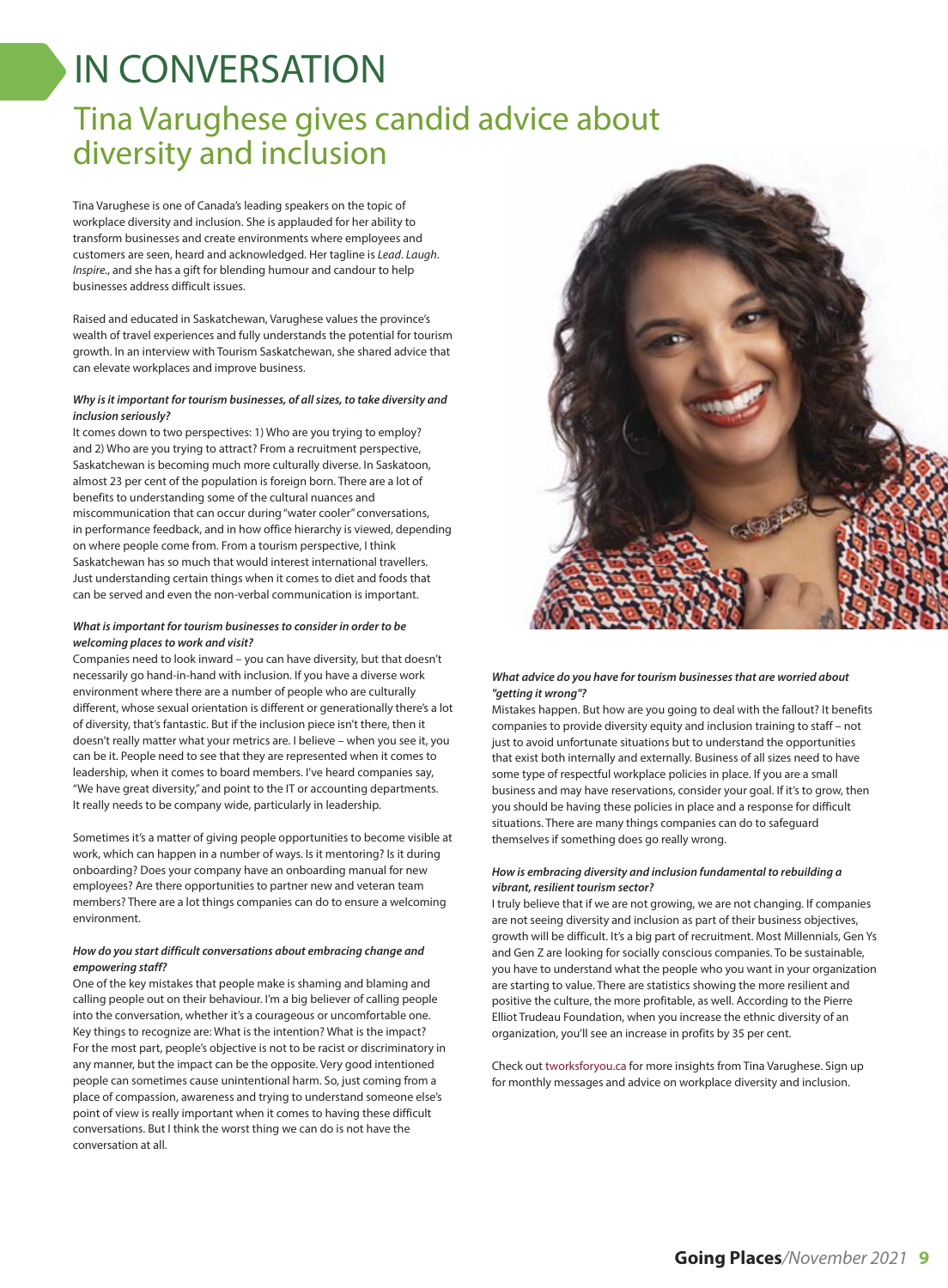# MARKETING SASKATCHEWAN

### Restart Marketing Strategy and Place DNA® guide tourism recovery



Tourism Saskatchewan's partnership with the global firm Destination Think! produced a forward-thinking Restart Marketing Strategy for the province's tourism sector. The strategy's goal far exceeds pre-COVID-19 status quo. It will lead industry through recovery from the pandemic to a position stronger and better than ever.

The Restart Marketing Strategy will build a solid marketing foundation to establish a value-driven future for tourism that engages new high-yield markets and is supported by residents. Over the next two years, work will focus on:

- Evolving and refreshing the province's tourism brand
- Distinguishing regional brands
- Refining target market segments
- Identifying strong niche markets and enhancing Saskatchewan's appeal
- Developing and launching an industry competitiveness program

"At the ground level, Tourism Saskatchewan is constantly assessing opportunities with the greatest potential and that will yield the highest return," Amy McInnis, Executive Director of Marketing and Communications said. "We're updating market segment characteristics, researching new niche and export markets, and refreshing the tourism brand to resonate with potential visitors. A foundational piece is the Place DNA® study that Destination Think! completed this year. Consultation was fundamental and insights were gathered from tourism organizations, businesses and residents across Saskatchewan."

### **Place DNA® explained**

Place DNA® is built on the theory that residents are best positioned to define how a destination can truly deliver on its identity. Locals can be the best (or worst) advocates and notably influence the visitor experience.

According to Destination Think!, "a brand should be authentic and truthful, and it should align with residents and businesses so that it can serve as a catalyst for storytelling rather than an obstruction."

The approach of Destination Think! is to engage the people who live there, find out why they are proud of their home and pinpoint why people should visit. Place DNA® projects typically involve spending time in a community and engaging directly with tourism operators, local leaders and a cross-section of stakeholders. Due to the COVID-19 pandemic, in-person meetings gave way to virtual gatherings and conversations.

#### **Collecting Saskatchewan's DNA**

A resident survey conducted in 2020 received feedback from 1,200 people. Virtual workshops were held in January and March 2021. The sessions involved nearly 200 Saskatchewan residents and tourism industry representatives from 100 locations – cities, towns, rural areas and Indigenous communities. Lively discussion and a range of sentiments revealed how Saskatchewan is viewed from within, what makes the place tick, and which regional characteristics stand out.

The Place DNA® findings for Saskatchewan are central to the Restart Marketing Strategy and will play a large part in refreshing the province's tourism brand and defining regional brands.

"Place DNA® helps Tourism Saskatchewan better understand the province from the perspective of residents and dig deeper into the regional nuances and unique selling points," McInnis added. "The details uncovered will greatly assist tourism marketing and product development efforts to sharpen Saskatchewan's competitive edge."

#### **Planning next steps**

Saskatchewan's Place DNA® will be used extensively to:

- Articulate attributes of the brand at the provincial and regional level
- Establish Saskatchewan's competitive advantage
- Craft a brand promise and identify stories and themes
- Develop a brand strategy
- Gather insights to improve the quality of tourism products and visitor experiences
- Identify and address gaps in how Tourism Saskatchewan and industry stakeholders communicate to target audiences

For more information about Place DNA® and the Restart Marketing Strategy, contact Amy McInnis at 306-787-2313, amy.mcinnis@tourismsask.com.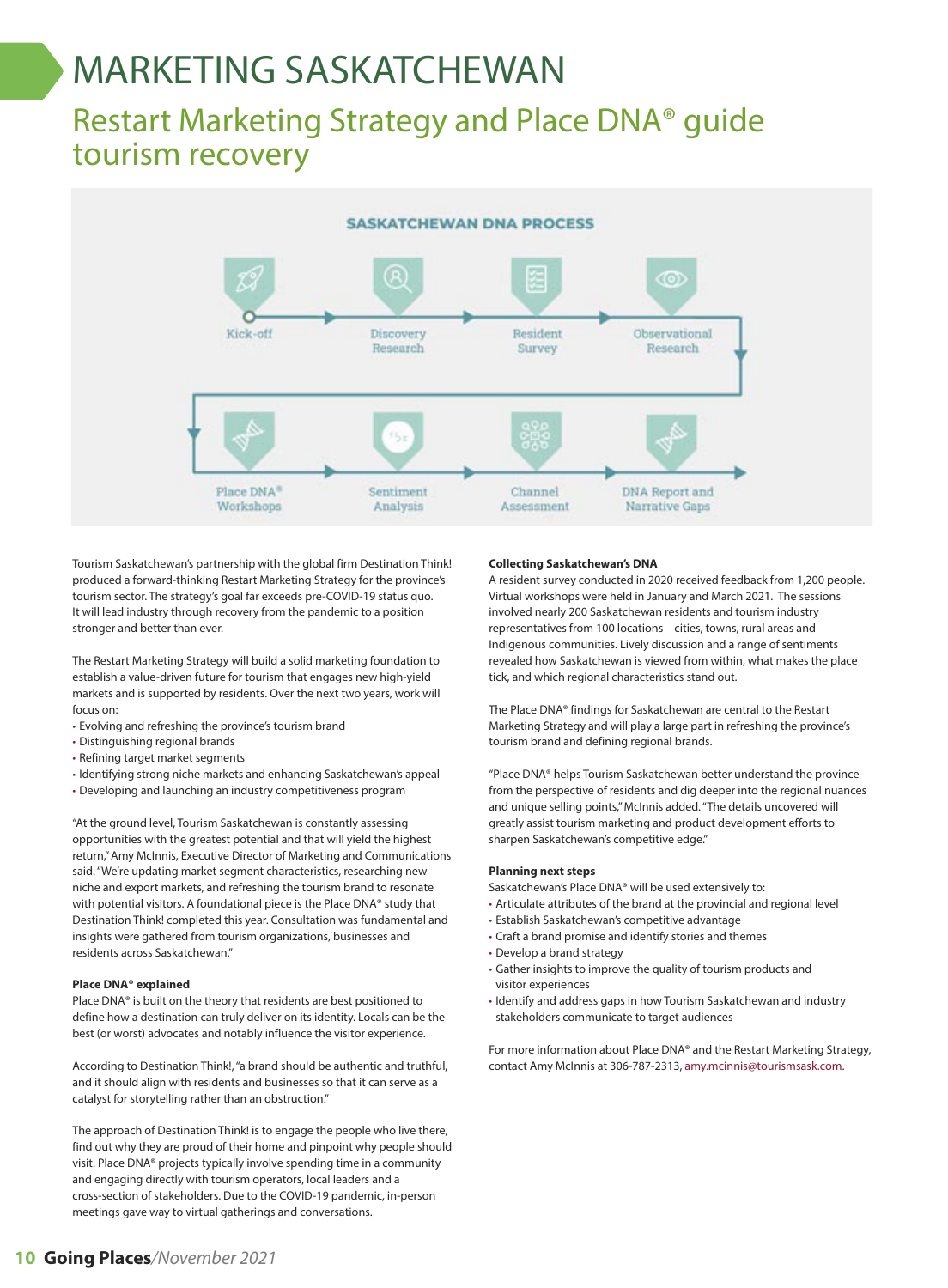### National Angling Program showcases ice fishing in Saskatchewan



Pre-COVID-19, Tourism Saskatchewan was active in the National Angling Program – a partnership with Destination Canada and several provinces and territories. The coalition of marketing organizations led a pan-Canadian initiative to establish Canada as the premier destination for freshwater fishing among U.S. anglers. Their efforts had buying power for advertising in key markets and acquiring outdoor media exposure.

Pandemic border closures and travel restrictions put the program on hold in 2020. The re-opening of the Canada/U.S. border to fully vaccinated Americans in August 2021 signalled a revival of the National Angling Program and activities to attract high-yield travel markets.

The program aligns with Tourism Saskatchewan's Restart Marketing Strategy. It reinforces immediate actions to support sectors of concern, such as outfitted fishing, and augments long-term plans for a strong, resilient visitor economy.

Current National Angling Program partners include Tourism Saskatchewan, Destination Canada and Travel Manitoba.

Tourism Saskatchewan launched a new campaign this fall to plant ideas about ice fishing. The campaign targets Saskatchewan residents and nearby markets in Alberta, North Dakota and Montana.

Digital advertising, publisher partnerships and activities on social media channels will push viewers towards the new website FishHunt.TourismSaskatchewan.com and to travel offers listed on the site.

### **Post outdoor travel offers on FishHunt.TourismSaskatchewan.com**

Travel offers are an important component of many of Tourism Saskatchewan's campaigns that showcase outdoor adventure. Operators and businesses can list their offers for free on Tourism Saskatchewan's consumer websites.

The new FishHunt.TourismSaskatchewan.com has an exclusive section for packages created by Saskatchewan outfitters. They can be easily searched by location or category – Fishing, Big Game and Game Bird.

Offers on this site are also listed on the main consumer website, TourismSaskatchewan.com, which is a definitive resource for planning a Saskatchewan vacation. The service is available year round, and options are flexible and varied.

A travel offer can include a packaged deal (accommodation, transportation, meals, etc.); value-added incentives, such as equipment rental or meals included in the price; or discounts for a specific amount or percentage.

Advice about creating and posting travel offers is available at Business.TourismSaskatchewan.com.

Email information.updates@tourismsask.com to inquire about posting offers.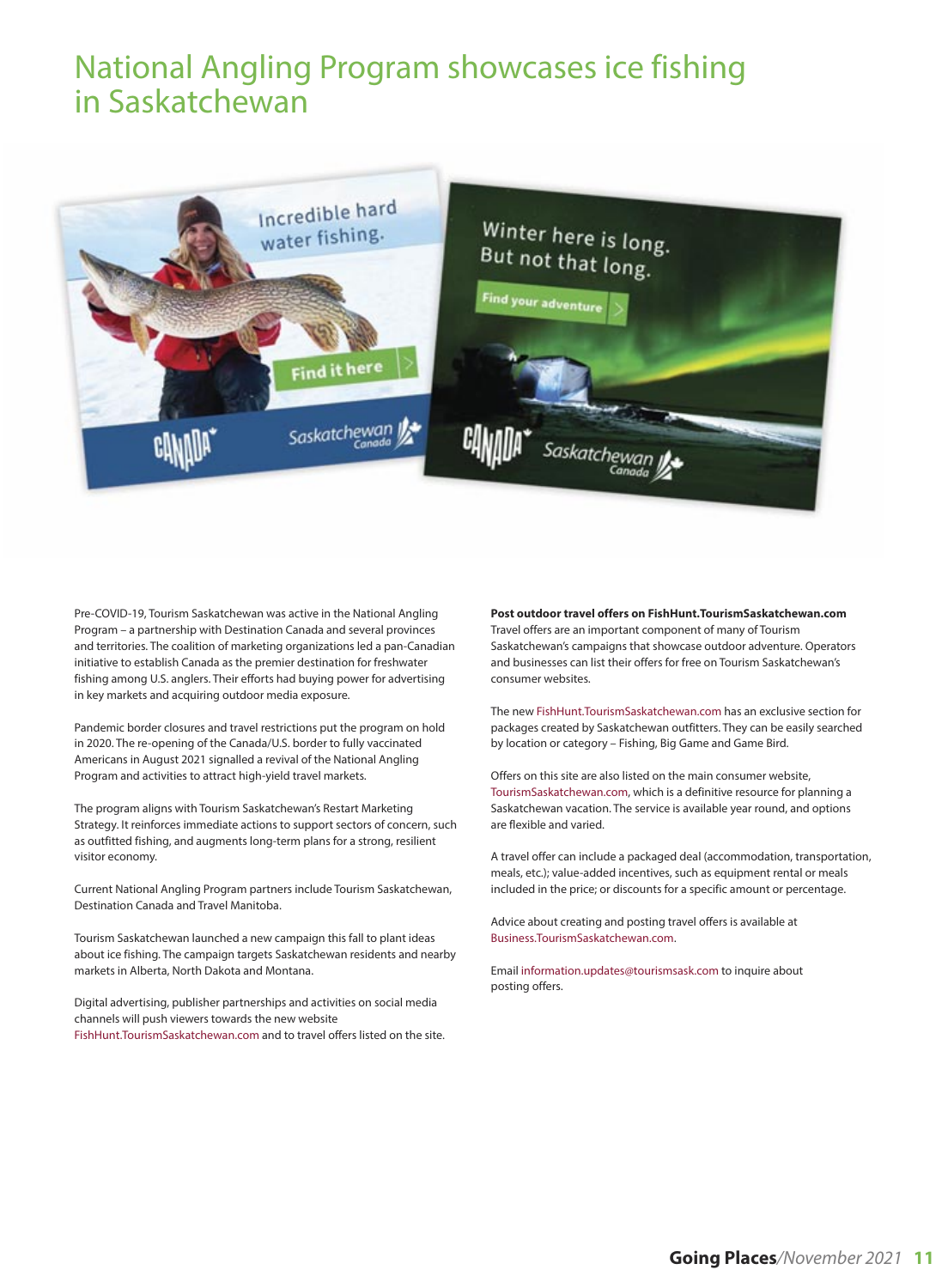### Tourism Saskatchewan demystifies approaches to content marketing and social media

Tourism Saskatchewan appreciated the opportunity to participate in the Hospitality Saskatchewan conference and trade show, held in Saskatoon in September. Management and staff led sessions that addressed the current state of tourism and strategies for recovery, details about niche markets, programs to build business and more.

In a presentation on content marketing and social media, Mitch Serbu, Digital Marketing Consultant, and Andrew Hiltz, Content Creation Specialist, provided delegates with valuable takeaways to enhance their online presence and activities. The session demystified some of the concepts that marketing professionals take for granted and offered down-to-earth advice.

Here are a few of the insights shared:

- Tourism Saskatchewan employs a digital-first, consumer-focused, influence-driven approach to content marketing. This means focusing efforts on digital channels and online activities for greater consumer reach and engagement at less cost; understanding target audiences to appeal to their interests and needs; and creating meaningful content (stories, videos, blogs, photo essays, podcasts) that influences travel and buying decisions.
- Up-to-date market research is essential to knowing who are potential visitors to Saskatchewan, where they live and what motivates them to travel.
- The three stages of the customer journey (discovery, consideration/ commit, travel/advocate) require different content and types of engagement.
- Inspire and entice consumers at the point of discovery.
- Give them more concrete details in the consideration stage and make it easy for them to commit.
- Engage them as advocates during or shortly after their trip.

• Donkeys and Unicorns is an actual concept to identify and enhance content. There are a lot of donkeys – pieces that rate average performance or below. Unicorns are the rare stories that perform well and get great engagement. It is important to recognize unicorns, analyze them and apply the formula elsewhere.

- Social media has the ability to entertain, educate and inform people. How can content be tailored to these themes?
- Evocative images (photographs and videos) and meaningful stories entertain.
- How-to videos can be educational (i.e. demonstrating how to dress properly in winter, what to pack for a road trip or where to go to enjoy certain experiences). With a bit of creativity, they can be entertaining, too.
- Sharing a post about nearby businesses or a blog listing of upcoming events informs people about all that is happening in a community or destination.
- Photography tips Use natural light, keep the horizon level and include people. Representation matters (gender, age, ethnicity, sexuality, size, etc.). Do people see themselves in your content and feel welcome?
- Video tips Platforms like Instagram and TikTok favour homemade, authentic videos over professionally produced content. Cell phone videos perform well. Great videos hook the viewer, evoke emotion and tell a compelling story that has a beginning, middle and end.

PowerPoint slides from this and other sessions are available at Business.TourismSaskatchewan.com/en/industry-events-andpresentations.

## #1 tip for delicious food photography

Cell phones can be used to capture high-quality photographs and videos. Natural light is ideal and achieves richness and clarity. Food photographs sizzle under natural light. Take plated menu items out of the kitchen and away from heat lamps. Place them near a window where the sunlight will naturally bring out colours, highlight textures and make an image scream "delicious.



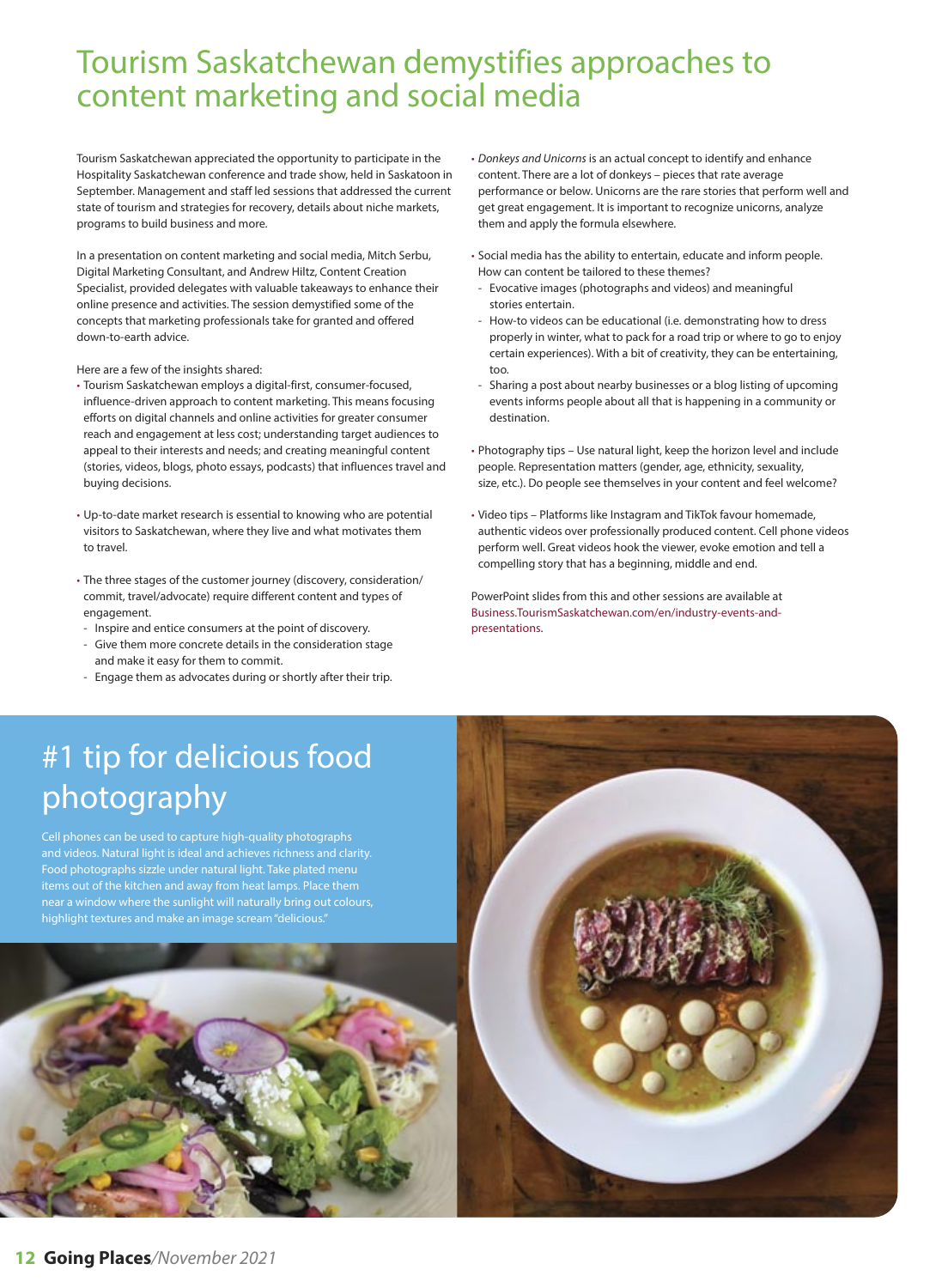### ExploreSask Photo Contest sets new record for entries

Tourism Saskatchewan is pleased to announce the winning submissions in the 2021 ExploreSask Photo Contest. The competition, launched in June, received a record 6,852 entries, over 3,000 more than last year.

One winning photo, together with a selection of honourable mentions, were chosen for each of the six categories. The striking photographs capture the province's natural beauty and dynamic spirit, and feature extraordinary landscapes, diverse experiences, magnificent wildlife and the unique character of Saskatchewan people.

Visit TourismSaskatchewan.com/photo-contest to view the award-winning images.

### **Grand Prize Winner**

Herry Himanshu

### **People**

**Winner:** Rae McLeod **Honourable Mention:** Indrasish Banerjee; Lisa Barth; Jamilla Dela Cruz; Justin Hauber; Dionne Tatlow

#### **Places**

**Winner:** Nichole Huck **Honourable Mention:** Naila Fawad; Cathleen Mewis; Lee Miller; Jeff Wizniak

### **Prairie**

### **Winner:** Herry Himanshu

**Honourable Mention:** Shannon Dunnington; Herry Himanshu (three images); Casey Marshall

### **Water**

**Winner:** Herry Himanshu **Honourable Mention:** Lee Miller (two images); Eduardo Morante; Rob Pacey; Lisa Rachul

### **Wildlife**

**Winner:** Sharon Bryant Honourable Mention: Jinpeng Chen; Herry Himanshu; Jeff Wizniak (two images)

#### **Woods**

**Winner:** Amanda Shalovelo **Honourable Mention:** Herry Himanshu (two images); Michelle Horncastle; Lee Miller



Top row, left to right: Rae McLeod (People); Nichole Huck (Places); Herry Himanshu (Prairie) Bottom row, left to right: Herry Himanshu (Grand Prize Winner/Water); Sharon Bryant (Wildlife); Amanda Shalovelo (Woods)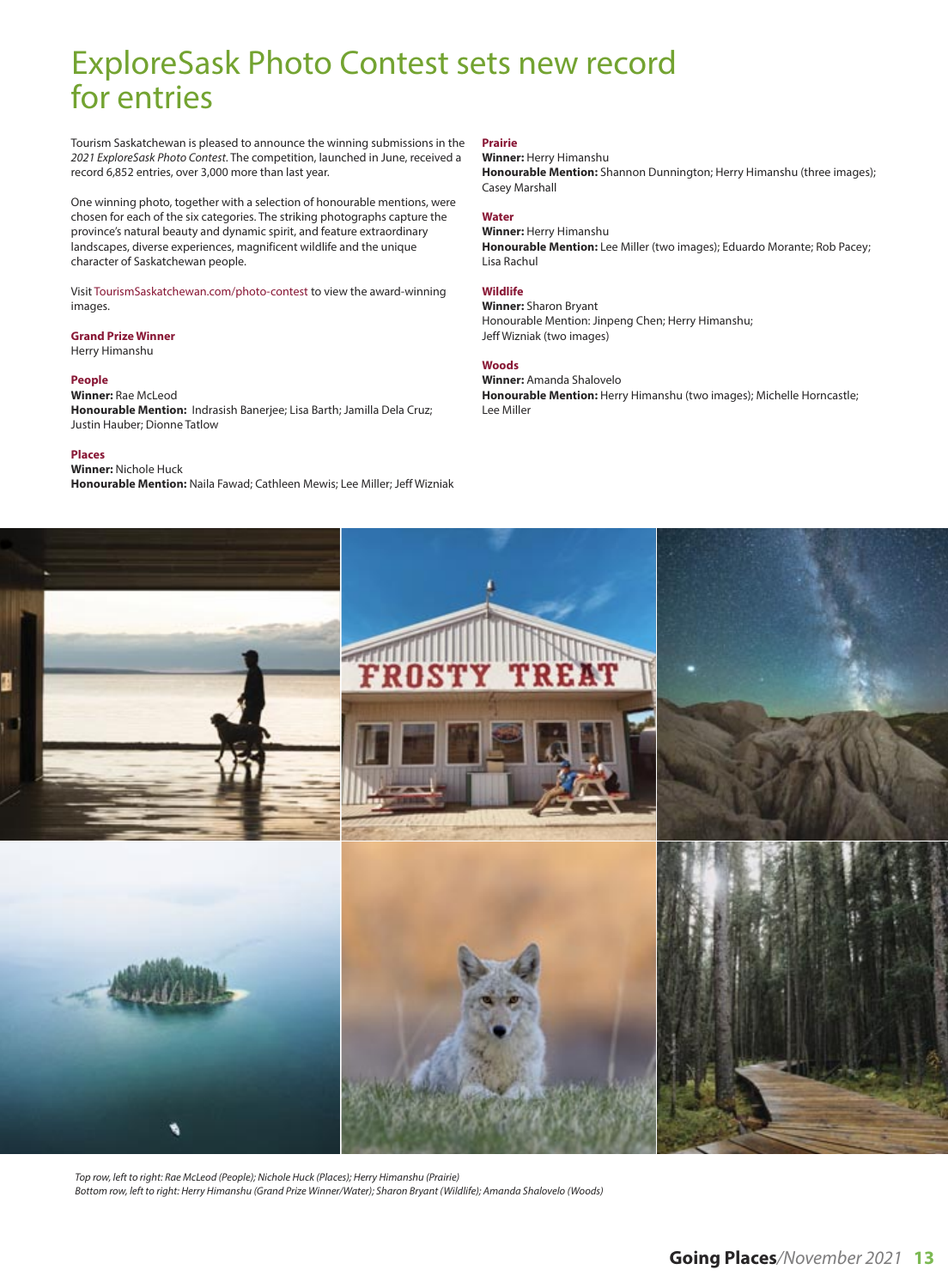# DESTINATION AND WORKFORCE DEVELOPMENT

AWEsome experience development programs inspire new tourism offerings



Dog Tale Ranch, Watrous **Little Manitou Art Gallery, Manitou Beach** Manitou Waters Centre for the Healing Arts, Manitou Beach

Tourism Saskatchewan continues to expand its selection of programs that encourage the development of authentic, experiential tourism products. Recommendations in the ten-year Destination Development Strategy for Saskatchewan emphasize the value of creating experiences that are sought by lucrative travel markets and enhance Saskatchewan's appeal as a destination.

In 2020, training opportunities transitioned to online delivery and provided operators a convenient way to work with Tourism Saskatchewan staff and industry professionals. Experiential tourism development programs resonated with operators seeking to diversify products and expand into new travel markets. Several businesses in other industries, such as agriculture, explored opportunities to branch into tourism.

Destinations that offer a range of experiential products are at a competitive advantage. They have what more and more travellers are seeking. Increasing the number of immersive, engaging experiences throughout Saskatchewan supports strategies for industry recovery and rebuilding a resilient tourism sector, post-pandemic.

The online AWEsome Experience Design Studio launched in December 2020. The eight-module course provides a step-by-step approach to creating a unique new tourism offer. Course content is based on the foundation of experiential tourism AWEshops, previously hosted by Tourism Saskatchewan in 2016-2019. AWEshop principles focus on the small details to create unexpected, memorable guest experiences.

Several Design Studio participants continued to refine their proposed projects in a subsequent online course – AWEsome Actions, led by Nancy Arsenault, co-founder of the Tourism Café. AWEsome Actions involved virtual one-on-one coaching and group discussions.

The following three businesses enrolled in the programs. Comments from the operators speak to the guidance and opportunities provided.

#### **Dog Tale Ranch, Watrous**

Arlette Seib brought an interesting perspective to the programs as a visual and fibre artist, photographer and co-owner of Dog Tale Ranch, a holistically managed sheep operation. She appreciated the opportunities to explore visitor experience concepts under the guidance of experts, as well as receive encouragement from other participants. "The group feedback and chance to stand up for, or alter, a proposed experience was quite valuable in making me think deeper – not just about what I wanted to do but what other people might perceive as really nifty and awesome," Seib said.

The courses brought her full circle, from initially pitching a simple concept to imagining something more complex and possibly too big for a starter, then back to simple again. By the completion of AWEsome Actions, Seib gained a solid understanding of the business requirements, costs and necessary steps to host visitors and treat them to a fulfilling, immersive experience at Dog Tale Ranch. The new offering, Wool from Hoof to Harvest to Handmade, involves a pasture walk to "meet the woollies" and learn about sustainable ranching, then time in the studio to partake in a felting bee and discover how harvested wool is turned into beautiful handmade crafts.

#### **Little Manitou Art Gallery, Manitou Beach**

Gallery owner Sarah McKen took advantage of the programs to refine her model for The Lounge at Little Manitou Art Gallery. Designed for small groups, such as family members or friends, The Lounge offers a relaxing social gathering complete with an artist's presentation and hands-on creative activity.

"It was good for me to work though the general concept and delve into planning and financial aspects," McKen said. "I appreciated working beside other tourism operators, both experienced and emerging, and hearing their challenges. We gave each other feedback and encouragement to move forward. Connecting with professionals was equally valuable. I received honest, insightful advice from folks I trusted."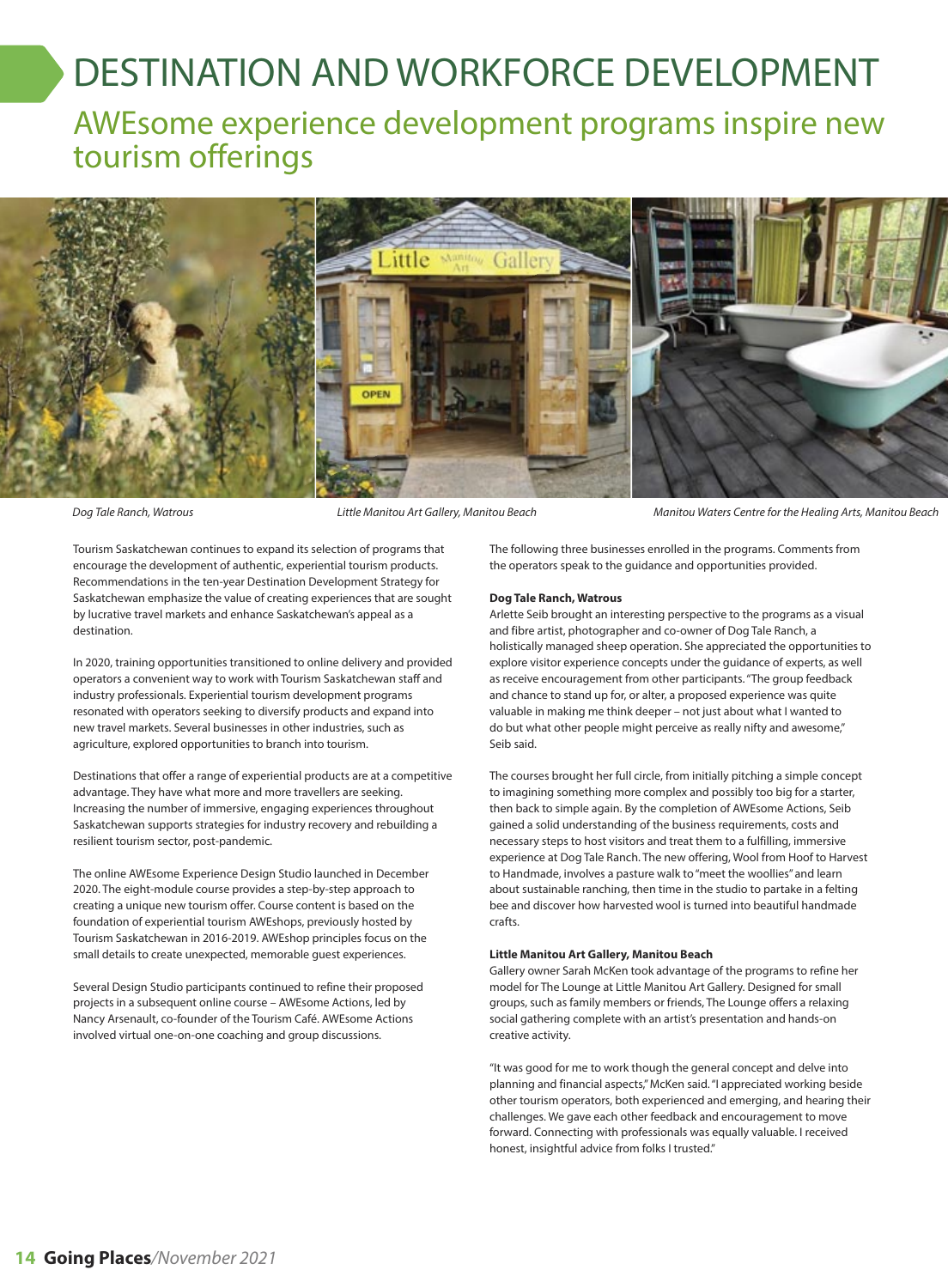McKen built on previous experience hosting events at the gallery. Plans moved swiftly by converting space to accommodate The Lounge. Participating in Tourism Saskatchewan's programs helped her determine a manageable transition, avoid costly building renovations and offer ARTivities in The Lounge as early as September. She celebrated its opening with a group exhibition titled Women's Work, featuring 30 female Saskatchewan artists.

#### **Manitou Waters Centre for the Healing Arts, Manitou Beach**

Participating in the programs helped Dr. Sussanna Czeranko, ND conceptualize and fine tune the expansion of her clinic at Manitou Beach into the Manitou Waters Naturopathic Clinic and Centre for the Healing Arts. Czeranko and her team offer a wide range of naturopathic treatments, including European healing practices. Their vision for the centre is to blend the experiences of specialized peliod (mud) baths and other spa therapies with hands-on creative activities. Visitors enjoy the benefits of treatments and take home a beautiful piece of art that they have made.

Czeranko appreciated connecting with other entrepreneurs who have similar goals for developing unique experiences that showcase the Manitou Beach area and other Saskatchewan communities. She found the pricing model exceedingly helpful and also gained valuable lessons from testing her concept during a day-long event in August. "We learned so much and now have much more clarity on who we want to work with and the conditions for success," Czeranko said. "Going forward, there must be: 1) fair exchange between artists and ourselves; 2) mutual benefits for both sides; and 3) respect for our vision and space."

Experiential tourism offerings enrich Saskatchewan's tourism resources and make communities throughout the province inviting places to visit. Tourism Saskatchewan recently launched its Achieving AWEsome pilot program to accelerate growth in experiential products. The program will move ten new Saskatchewan experiences through the development process to becoming export ready.

To inquire about experiential tourism programs, contact Denise Stroeder at 306-787-2825, denise.stroeder@tourismsask.com.

### Clean It Right program valued by Saskatchewan businesses

Clean It Right is an online program that promptly responded to the COVID-19 pandemic by providing businesses a convenient way to train staff in urgently needed health and safety practices.

The initial program was developed by the Manitoba Tourism Education Council in May 2020 and quickly adapted by several other provinces. Tourism Saskatchewan tailored the program and launched it province-wide in July 2020. The enrolment cost was waived, providing incentive over and above the fact that Clean It Right businesses demonstrate a commitment to keeping customers and employees safe.

Uptake was strong for the course customized for three key tourism industries: accommodations, retail businesses and restaurants/food services. To date, over 100 Saskatchewan businesses have registered for the program and more than 500 people have taken the training. A number of operators earned Clean It Right business certification – awarded when all cleaning staff complete the training. Designated businesses are authorized to display the Clean It Right logo to reassure the public of a clean and safe environment.

Grotto Gardens Family Fun Farm, near Maple Creek, offers a variety of outdoor experiences, such as a petting zoo, goat yoga classes and alpaca walks. The business also operates an onsite gift shop and restaurant and bakery. Co-owner Dana Hassett shared that it was critical to assure visitors of a clean and safe environment prior to the season opening. "Building consumer confidence and trust is fundamental during these uncertain times," she said. "All of our staff are involved in cleaning the various areas, so Clean It Right was an ideal fit for us. It was convenient to take the online training, and we were able to get the full staff certified within a month – just in time for our season opening in 2020."

Gary Hoffert, Regional Vice-President of Canalta Hotels, recognized numerous benefits in certifying all Canalta locations in the province. "Clean It Right was an excellent vehicle to be able to tell our customers that we are safe. Although we had a lot of internal cleaning procedures in place, adding that stamp of approval from a certified program sealed it for us," Hoffert said. "As Clean It Right properties, we could confidently say to people, 'Stay with us and feel comfortable that we are doing everything possible to make sure that you are safe while you are here.'"

Hoffert is also past-chair of Hospitality Saskatchewan, the province's tourism industry association, and emphasizes the benefits of a unified front – participating in certification programs, supporting staff professional development and raising the bar on quality. "The more that we can do to make people feel comfortable in our hotels, and get them out on the road and travelling, the better off we are going to be," he said. "This is how we make our living – it is our bread and butter. In this industry, it is paramount that people feel safe. That's the only way we are going to get everything back to the way it was."

Fluctuations in consumer confidence accompany the various waves of the pandemic and new threats that arise, such as the Delta variant. Overall, people want assurance that businesses take health and safety seriously. Tourism Saskatchewan collected data in June through a Resident Sentiment Survey, which showed that 81 per cent of Saskatchewan residents were likely to seek businesses that employed COVID-19 safety practices.

### Clean It Right offered FREE until December 31

Fighting COVID-19 demands greater attention to sanitation. Businesses that lead by example are more likely to earn customer trust, positive reviews and repeat visitors.

Take advantage of free Clean It Right training for the remainder of 2021. To enrol employees, visit **Business.TourismSaskatchewan.com/en/courses-and-workshops/clean-it-right**. For more information, email Kari Burgess at **kari.burgess@tourismsask.com**.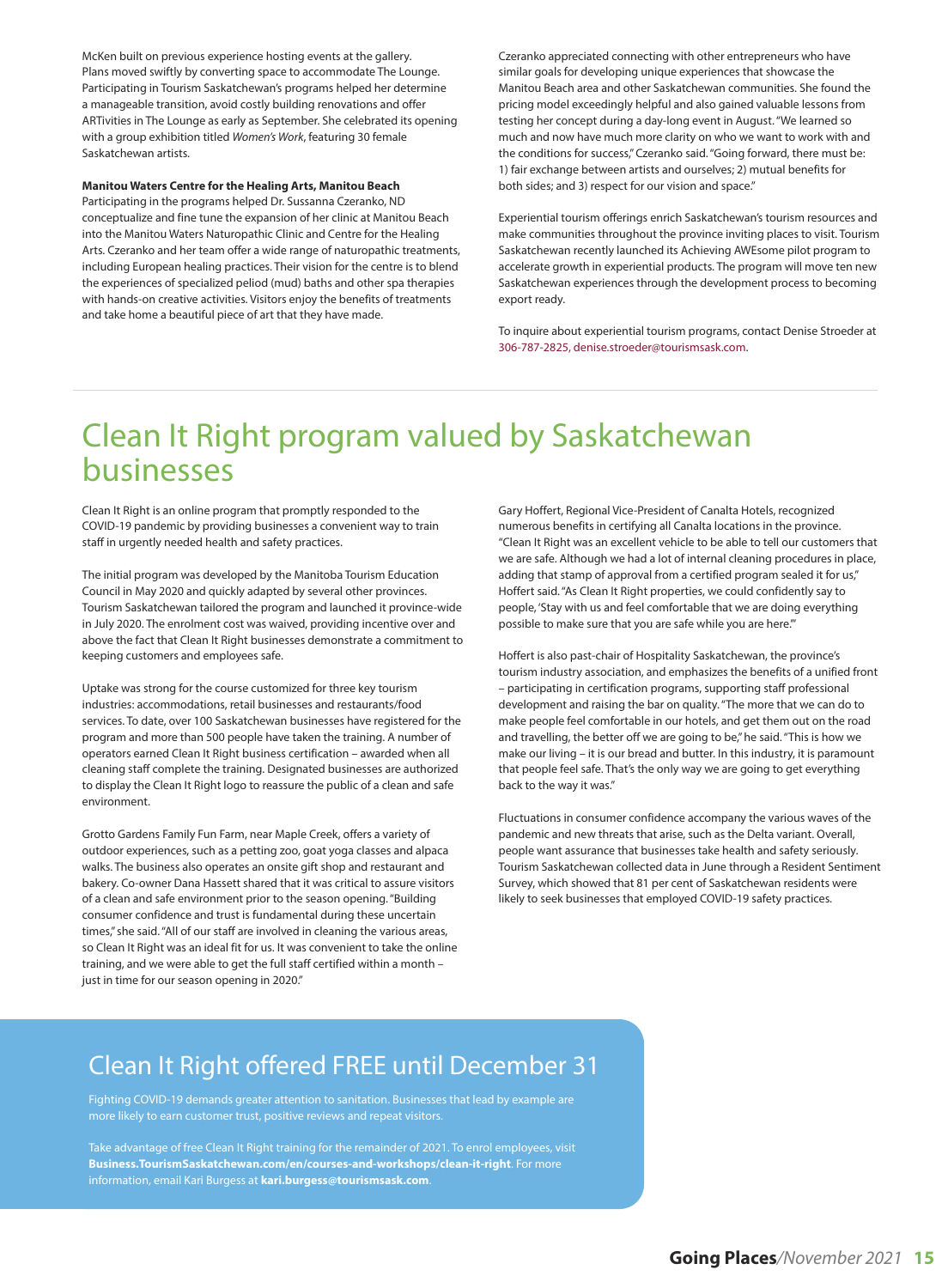### Wheatland Express seizes partnerships to expand programming and infrastructure



Western town-front under construction Wheatland Express Excursion Train

The Wheatland Express Excursion Train has been on a rapid upward trajectory since it launched in 2018. A successful first season captured the Rookie of the Year Award at the Saskatchewan Tourism Awards of Excellence. Plans for expansion came naturally from the visionaries operating Wheatland Express Inc., who saw partnerships as key to bringing bold ideas to fruition.

The train takes passengers on fun-filled, three-hour excursions between Cudworth and Wakaw, showcasing Saskatchewan history, culture, food and artistic talent along the way. Themed tours highlight entertaining scenarios, such as train heists and murder mystery cases. Holiday favourites include the Halloween Ghost Train and Christmas Express.

From the start, Wheatland Express staff have participated in training and certification programs delivered by Tourism Saskatchewan, including Heritage Interpreter, Event Co-ordinator and Manager, and other courses designed to elevate customer service and experiences. In 2020, employees completed Clean It Right training, which augmented health and safety measures in place to prevent the spread of COVID-19.

Wheatland Express was a successful applicant to the Diversification and New Market Program in 2020, qualifying under the New Experiential Development stream. Program applicants come to the table prepared to contribute 30 per cent of the total project cost. A detailed outline of plans to add a new sleeper car and offer overnight accommodations, plus build a western town-front was a convincing pitch.

"Our goal is to create a first-of-its-kind premier railway experience in Canada," Ashlyn Weninger, Wheatland Express Executive Director said. "We had a dream of hosting visitors overnight, as there are limited accommodations in the surrounding areas. Guests are eager to spend the night after travelling some distance to ride aboard Wheatland Express. Developing boxcar accommodations seemed an appropriate solution, and partnering with Tourism Saskatchewan helped fulfil our plans."

In 2021, Wheatland Express was able to offer a full season of programming, with some adjustments to mitigate the COVID-19 pandemic and ensure guest comfort and safety. Work proceeded on refurbishing some of the cars and constructing the western town-front. At the same time, plans were underway for another exciting project.

"For some time, Wheatland Express has been exploring the concept of a hands-on workplace education and training centre to boost employment and build a robust, skilled tourism workforce," Weninger said. "The centre is one part of our expansion efforts that will elevate tourism experiences and increase the local visitor economy."

As for the Wheatland Express Excursion Train 2022 season, guests will be able to book overnight packages in the comfort of the new Walnut Grove sleeper car. New tours will be added that speak to reconciliation and explore the impact that railways had on Indigenous communities in Treaty 6 territory.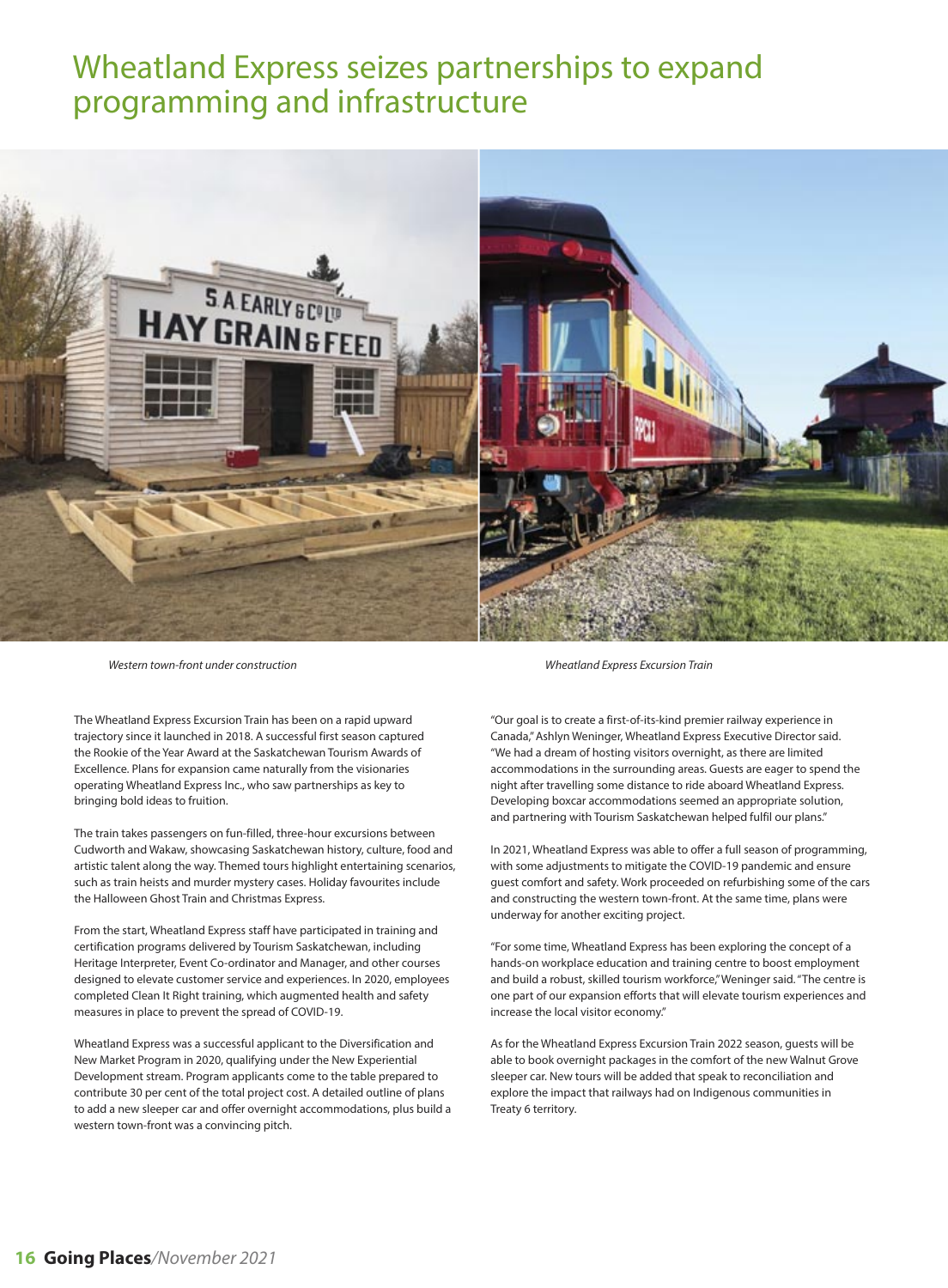### Meewasin enlisted in National Urban Park Program



Naughty by Nature tours took an unconventional approach to exploring the Meewasin Valley

In August, the Government of Canada launched a National Urban Park program led by Parks Canada. The program will support the creation of an urban park network across the country.

More than 70 per cent of Canada's population lives in urban centres, where access to nature can be limited. The COVID-19 pandemic brought the importance of green spaces to the forefront as city dwellers increasingly sought outdoor activities that enabled social distancing and supported physical and mental health.

In addition to benefitting health and well-being, protecting pockets of nature within cities helps restore biodiversity and is a critical part of global climate change solutions.

The National Urban Park program announcement marked the signing of a statement of collaboration between Parks Canada and Meewasin Valley Authority to explore the potential for a national urban park in Saskatoon. The collaboration involves a comprehensive feasibility study that will be conducted throughout 2021-2022 and engage Meewasin partners, local organizations, community stakeholders and the public. The study will present opportunities to explore possibilities, envision a successful urban park model and advance Meewasin's long-term vision and planning.

For over 40 years, Meewasin has been dedicated to preserving and nurturing the cultural beauty and assets of the South Saskatchewan River Valley, and ensuring free public access to the riverfront and its 90-km network of trails.

Meewasin's governance structure is split between the Government of Saskatchewan, City of Saskatoon and University of Saskatchewan. Public opinion polling in 2021 showed that 89 per cent of Saskatoon residents recognize the Meewasin Valley corridor as Saskatoon's most important attribute; see Meewasin support as good use of tax dollars; and think all levels of government should be invested in this valuable and unique asset.

Federal investment in Meewasin has traditionally targeted research, land management and specific projects, and involved agencies such as Climate Change Canada and Western Economic Diversification Canada. A more robust federal partnership, through the National Urban Park program, will enable broader goal setting and fulfilment, and bring national and international attention to Saskatoon and Saskatchewan.

There are compelling reasons for positioning Meewasin as a National Urban Park. "No Canadian city has anything comparable in terms of scale, scope and 42-year legacy," Andrea Lafond, Meewasin CEO, said. "Meewasin stewards Canada's largest urban conservation zone and ecological corridor that covers 67 sq. km, with hundreds of acres of protected habitat, a mix of green space and an impressive trail system that stretches from Wanuskewin to the R.M. of Corman Park. Its 100-year plan is unique, and the efforts of staff, partners, donors and volunteers over the years have enabled the valley corridor to maintain a respectful balance between conservation and development efforts."

One-third of Saskatchewan's population lives within 15 km of the Meewasin Valley, making it a destination that is highly accessed by locals, as well as enjoyed by visitors. Like many outdoor locations and experiences, Meewasin saw renewed appreciation throughout 2020 and 2021.

"People have really made use of the trail for recreation and experiences that enable social distancing and benefit physical and mental health," Lafond said, adding that the demand for outdoor activities inspired a creative approach to developing new initiatives. "We sold out and had to extend the Naughty by Nature pilot program, which offered after-hours, adult-only tours of Beaver Creek. It was definitely an unconventional approach, but people enjoyed learning about the intimate lives of the area's species, topped off with enjoying a selection of local foods and beverages."

A highlight in 2021 was being recognized for exceptional sustainability achievements at the Regional Centre of Expertise Saskatchewan awards celebration. Meewasin, along with partners – Saskatoon Public Schools and Greater Saskatoon Catholic Schools – received the Lyle Benko Future Generations Award for expanding digital learning resources that support nature-based education.

Meewasin received support from Western Economic Diversification Canada to expand Indigenous interpretive content and make it digitally accessible. The project involved extensive consultation with First Nations and Métis communities and Elders to gather stories and perspectives. The content is hosted on an app platform and supplements details on corresponding onsite interpretive panels. The Meewasin app launched in June 2021, timed with the observance of National Indigenous Peoples Day. It is a welcome and convenient resource for navigating the area, understanding the history and connecting to other tourism experiences and attractions. Use the QR code to connect with Meewasin.

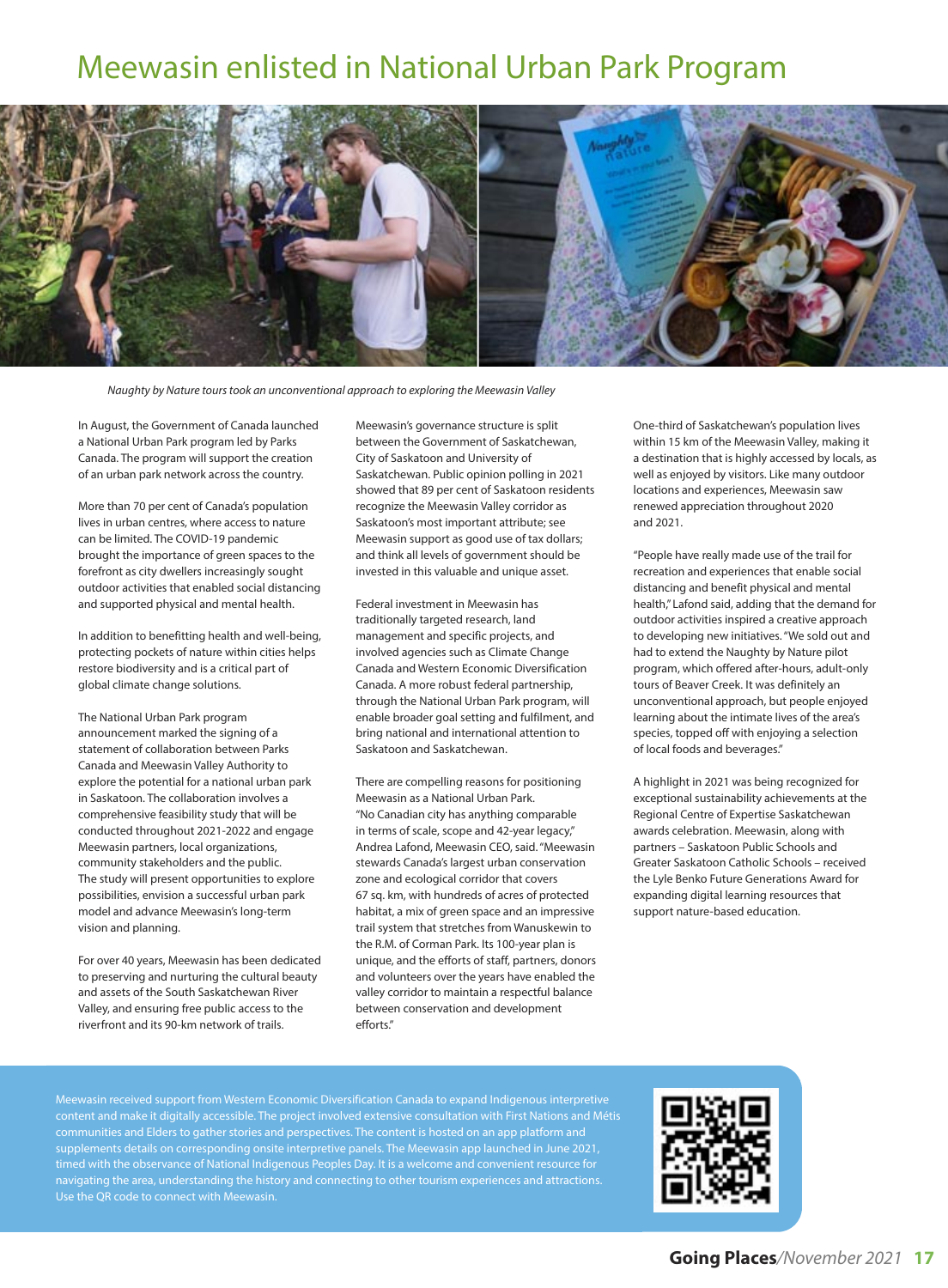## Métis Cultural Days nominated for Canadian Tourism Award



Nominees for the 2021 Canadian Tourism Awards were announced on October 1. Congratulations is extended to Métis Cultural Days (Saskatoon), which is in the running for the Indigenous Tourism Award. Additional category nominees include Feast Café Bistro (Winnipeg, MB) and Squamish Lílwat Cultural Centre (Whistler, BC).

Métis Cultural Days is a three-day celebration, held each year at the Western Development Museum Saskatoon. The festival was held virtually in 2020 due to the COVID-19 pandemic. It was back in full swing as a live event in September 2021, with Year of the Elder as its theme.

In the spirit of reconciliation, the event promotes the sharing of culture and cultural practices and bridges Métis and non-Métis communities.

Three fun-filled days showcase artistic and musical talent, traditional Métis goods, games, a jigging competition and Elder storytelling.

In 2018, the Tourism Industry Association of Canada presented Métis Cultural Days with the Saskatchewan Indigenous Artist/Event Award.

The Canadian Tourism Awards are presented annually by the Tourism Industry Association of Canada (TIAC) to recognize success, leadership and innovation in Canada's tourism industry. The 2021 Canadian Tourism Awards will be presented on December 1, as part of TIAC's 2021 Tourism Congress.

> Trave the path of our people

### Indigenous tourism corridor branded Kichiota Indigenous Destinations

Saskatchewan's first Indigenous tourism corridor has been officially named Kichiota Indigenous Destinations. A partnership between Whitecap Dakota First Nation, Wanuskewin and Beardy's & Okemasis' Cree Nation, the corridor is the first of its kind in Canada. It will offer visitors multi-cultural/multi-day experiences that highlight the history and traditions of Northern Plains Indigenous cultures.

The name Kichiota has roots in both Cree and Dakota languages and is described as "a coming together of Indigenous languages, creating a whole greater than the sum of its parts." Applied to this unique partnership, the meaning of the name becomes "special places for many peoples."

The following are snapshots of some of the experiences along the corridor:

**Beardy's & Okemasis' Cree Nation** – Overnight glamping, cultural cuisine and theatrical performances are just some of the offerings. Guests will enjoy horseback riding, mountain biking and ATV adventures along the Trans Canada Trail. Experience Cree culture and hospitality, and hear untold stories of Saskatchewan's past while visiting the area.

**Wanuskewin** – A gathering place for all nations of the Northern Plains for over 6,400 years, Wanuskewin is a flagship attraction and the longest running archaeological dig site in Canada. It is a two-time Canadian Tourism Award winner and on its way to UNESCO World Heritage Designation. Wanuskewin features bison jumps, tipi rings and the world's most northerly medicine wheel. A newly renovated interpretive centre houses galleries, hands-on educational spaces, a gift shop and top-rated restaurant. The site is now home to 18 Plains bison, all descendants of the last 1,000 bison on the prairies before their near-extinction in the 1870s.

**Whitecap Dakota First Nation** – The Dakota Dunes Casino and PGA-rated Golf Links are integral parts of Saskatchewan's tourism landscape. With the addition of a 155-room hotel and Dakota Adventures tourism offering, Whitecap Dakota First Nation is taking hospitality to the next level. Guest experiences include horseback riding, canoeing, kayaking and paddleboarding, along with culinary delights – all nestled in the rolling hills of central Saskatchewan.

The Kichiota Indigenous Destinations partnership will ultimately expand to include more Indigenous tourism operators and will be an important marketing hub that brings profile to Saskatchewan and attracts visitors. As more product offerings become available, full details will be posted on kichiota.ca.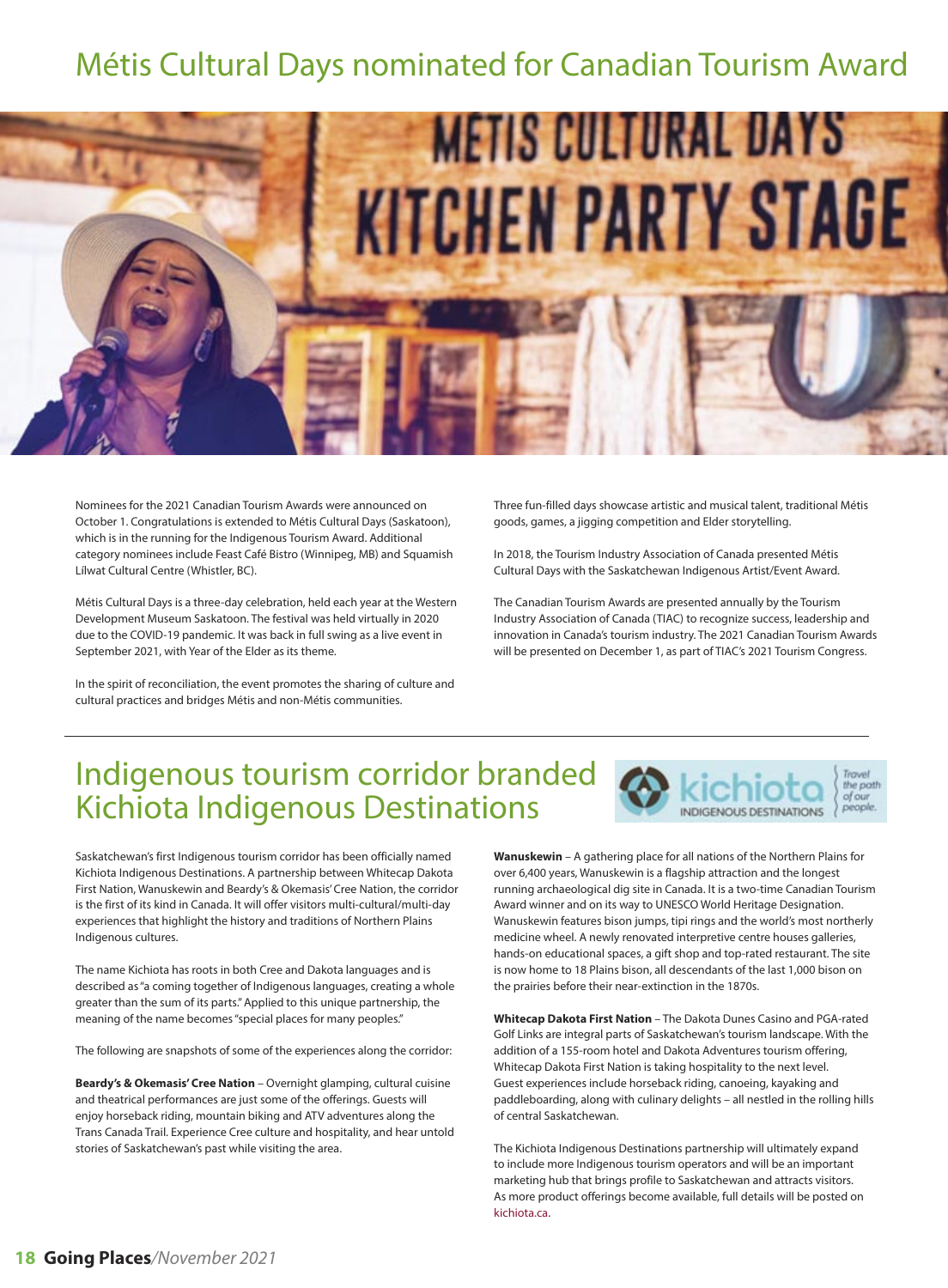## Tara Robinson appointed RCMP Heritage Centre CEO

In July, the RCMP Heritage Centre announced the appointment of Tara Robinson to the CEO position. Robinson was born and raised in Saskatchewan and is well known for her esteemed journalism career. She was the first female co-anchor at CTV News Regina and spent more than a decade in the role. Robinson moved to Calgary in 2007, where she held a number of leadership roles.

As Executive Director of YouthLink Calgary Police Interpretive Centre, she led the design and construction of the facility that houses the Calgary Police Museum. She led the Calgary Police Foundation, which brings law enforcement and community partners together to build safer neighbourhoods. In these positions, Robinson developed a passion for showcasing the history and role of policing in Canada.

Her responsibilities with the RCMP Heritage Centre include overseeing preparations for the 150th anniversary of the police force in 2023 and transition of the Centre to a national museum. At the announcement of her new role, Robinson acknowledged the need for straightforward and respectful storytelling to address Truth and Reconciliation Commission Calls to Action. "The RCMP Heritage Centre is committed to sharing the stories of the Force from a variety of perspectives in ways that allow healing and learning to happen. It will be an honour to help share these stories," she said.



### Alberta MP Randy Boissonnault sworn in as Minister of Tourism and Associate Minister of Finance

The Honourable Randy Boissonnault, Member of Parliament for Edmonton Centre, is Canada's new Minister of Tourism. Bouissonnault and 37 other cabinet colleagues were sworn in on October 26 during a ceremony at Rideau Hall. He was also named Associate Minister of Finance.

Boissonnault previously represented the citizens of Edmonton Centre from 2015-2019. During this period, he served as Parliamentary Secretary to the Minister of Canadian Heritage, as well as Special Advisor to the Prime Minister on LGBTQ2 issues. He was re-elected to the Government of Canada on September 20, 2021.

## Sign up for Tourism Saskatchewan resources

**Industry Update** – Tourism Saskatchewan's e-newsletter highlights important announcements about funding programs, industry development resources, marketing opportunities, training initiatives, webinars and more. Email information.updates@tourismsask.com to subscribe to Industry Update.

**Free listings on TourismSaskatchewan.com** – Tourism businesses, attractions, events, accommodations, etc., are urged to take advantage of FREE listings on TourismSaskatchewan.com. Update your Tourism Profile to ensure that details about your tourism business are current and accurate. If the key tourism contact has recently changed, notify Tourism Saskatchewan. Email information.updates@tourismsask.com with updates to your listings and contact details.

**Business.TourismSaskatchewan.com** – The online Business Hub is one-stop source for advice, information and tools to benefit tourism operators. It offers quick access to a wide range of programs and opportunities.